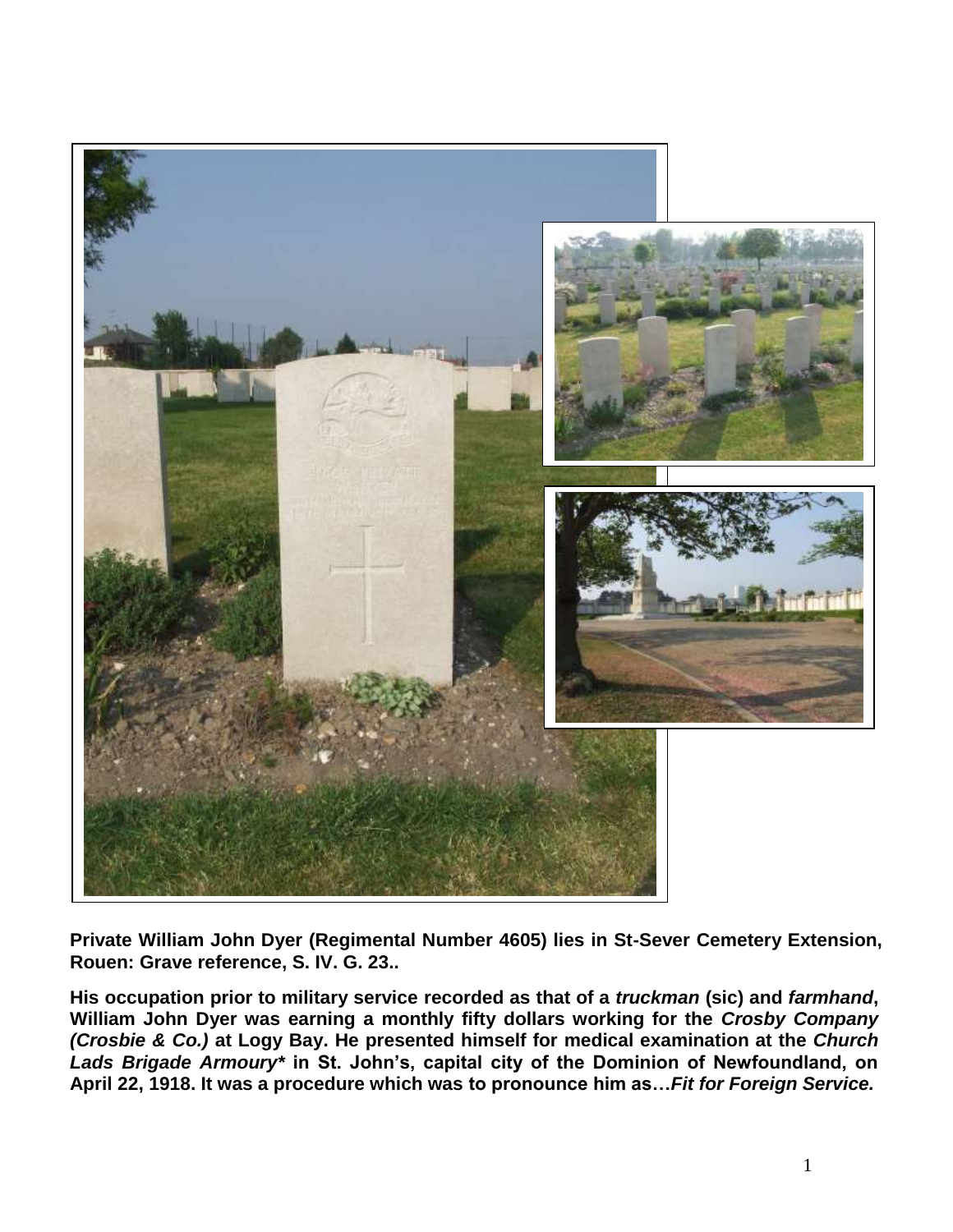*\*The building was to serve as the Regimental Headquarters in Newfoundland for the duration of the conflict.*

**It was to be on the day of that medical assessment, April 22, while at the same venue, that William John Dyer would enlist. He was thus engaged…***for the duration of the war\****…at the daily private soldier's rate of a single dollar to which was to be appended a ten-cent per diem Field Allowance.**

*\*At the outset of the War, perhaps because it was felt by the authorities that it would be a conflict of short duration, the recruits enlisted for only a single year. As the War progressed, however, this was obviously going to cause problems and the men were encouraged to re-enlist***.** *Later recruits – as of or about May of 1916 - signed on for the 'Duration' at the time of their original enlistment.*

**Only some few hours were now to follow before there subsequently came to pass, while still at the** *CLB Armoury* **on Harvey Road, the final formality of his enlistment: attestation. On the same twenty-second day of that month of April he pledged his allegiance to the reigning monarch, George V, whereupon, at that moment, William John Dyer became…***a soldier of the King.*

**The formalities undergone, Private Dyer, Number 4605, was thereupon immediately granted furlough until May 15 when he was to report back for duty: in fact, it appears that it was primarily to ensure that he was vaccinated in preparation for his overseas service. He was then apparently allowed further leave until reporting once again, on this further occasion on June 4, only a week before his departure from Newfoundland.**

**Where he was to spend these few final days of leave does not appear to have been documented, perhaps at his declared residence on York Street in St. John's or with his sister Mary-Ellen and her family on Fleming Street. Any other time – unless he returned temporarily to work, was likely to have been passed quartered in barracks\* in the east end of the capital city.**

*\*A number of the recruits, those whose home was not in St. John's or close to the capital city, or those who had no friends or family to offer them board and lodging, were in the beginning to be quartered in the curling rink in the area of Fort William in St. John's, a building which was at the time to serve as barracks. It appears to have become the norm for the later recruits to have been quartered there.*

**Private Dyer was not to leave for** *overseas service* **until June 11 of 1918 when he boarded a train\* in St. John's en route for Halifax, Nova Scotia, via Port aux Basques and North Sydney. From there he sailed on an unspecified troop-ship to the United Kingdom\*\*, to disembark in England some ten days later**

**\****Up until the early part of 1918, since the spring of the previous year, the re-enforcements had been sent to Halifax on board the Bowring Brothers' vessel Florizel (see further below). She had been wrecked in February of that year, en route to Halifax, with a large loss of life, and there was no replacement for her***.**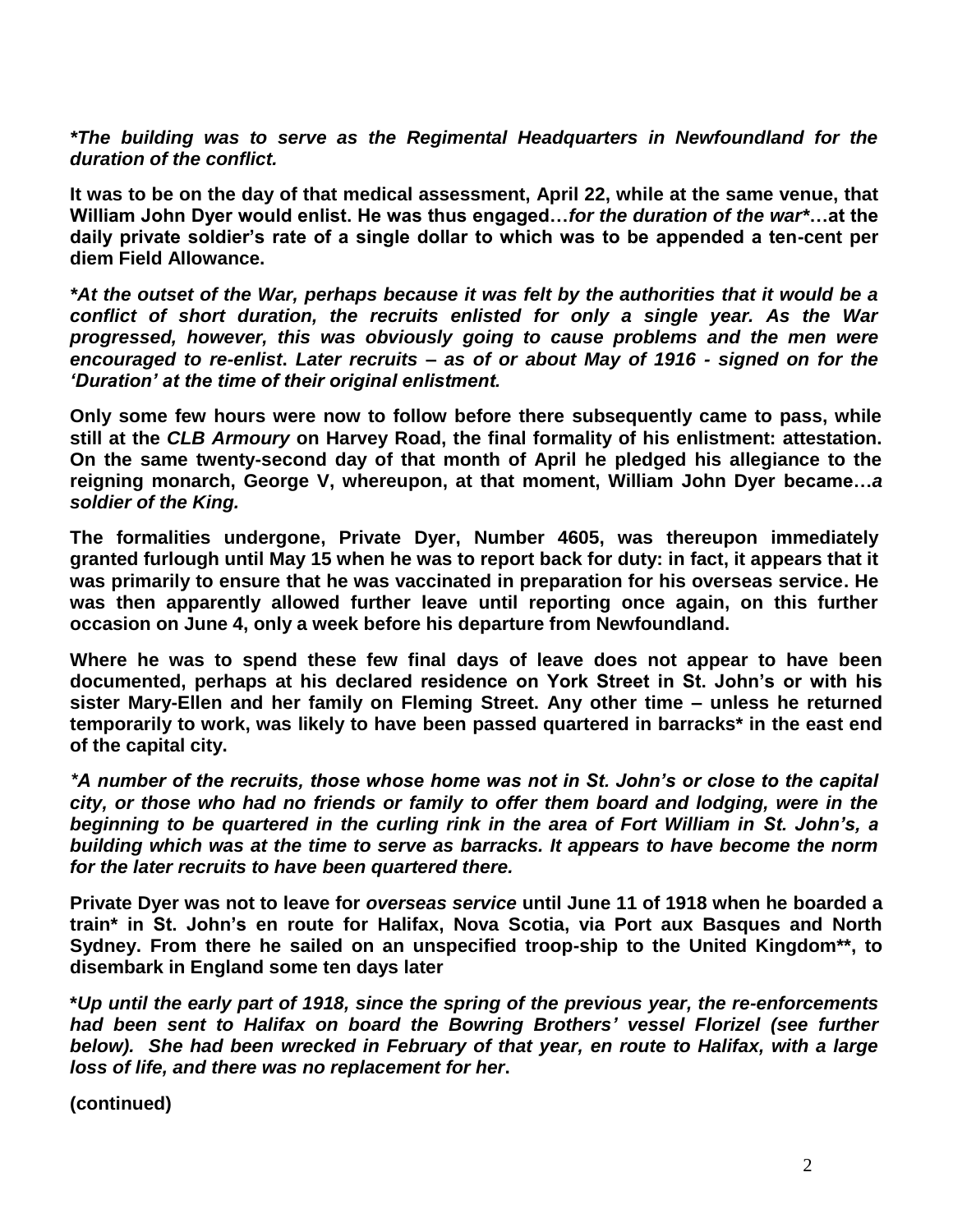*\*\*As the vessel carrying the Newfoundland troops has not been identified, it is not possible to record the port from which, or the one to which Private Dyer and his fellow recruits sailed. All that may be documented is that upon arrival in the United Kingdom he was transported to southward to Hazely Down Camp (see below).* 

*\* \* \* \* \**

**Some three years and nine months prior to that summer of 1918 when Private Dyer was to find himself in England, in the late summer and early autumn of 1914 the newly-formed Newfoundland Regiment's first recruits had undergone a period of training of five weeks on the shores of** *Quidi Vidi Lake* **in the east end of St. John's and elsewhere in the city, and were formed into 'A' and 'B' Companies.**



**During that same period the various authorities on both sides of the ocean had also been preparing for the Regiment's transfer overseas.**

**(Right above:** *The image of 'Florizel' at anchor in the harbour at St. John's in October of 1914 is by courtesy of Admiralty House Museum***.)**

**This first Newfoundland contingent was to embark on October 3, in some cases only days after a recruit's enlistment and/ or attestation. To become known to history as the** *First Five Hundred* **and also as the** *Blue Puttees***, on that day they had boarded the Bowring Brothers' vessel** *Florizel* **awaiting in St. John's Harbour.**

**The ship had sailed for the United Kingdom on the morrow, October 4, 1914, to its rendezvous with the convoy carrying the 1st Canadian Division overseas, off the south coast of the Island. Once having disembarked in the United Kingdom this first Newfoundland contingent was to train in three venues during the late autumn of 1914 and then the winter of 1914-1915: firstly in southern England on the** *Salisbury Plain***; then in Scotland at** *Fort George* **– on the** *Moray Firth* **close to Inverness; and lastly at** *Edinburgh Castle* **– where it was to provide the first garrison from outside the British Isles.** 

**(Right below:** *Fort George, constructed in the latter half of the eighteenth century, still serves the British Army to this day***. – photograph from 2011)**

**Only days after 'A' and 'B' Companies had taken up their posting there, on February 16 of 1915, 'C' Company – the first re-enforcements for the original contingent - would arrive directly – through Liverpool of course - from Newfoundland. On the final day of the month of March it had been the turn of 'D' Company to arrive – they via Halifax as well as Liverpool – to report…***to duty***…at Edinburgh, and then 'E' Company five weeks less a day later again, on May 4\*.**



*\*These five Companies, while a contingent of the Newfoundland Regiment, was not yet a battalion and would not be so for a further five months – as will be seen below.*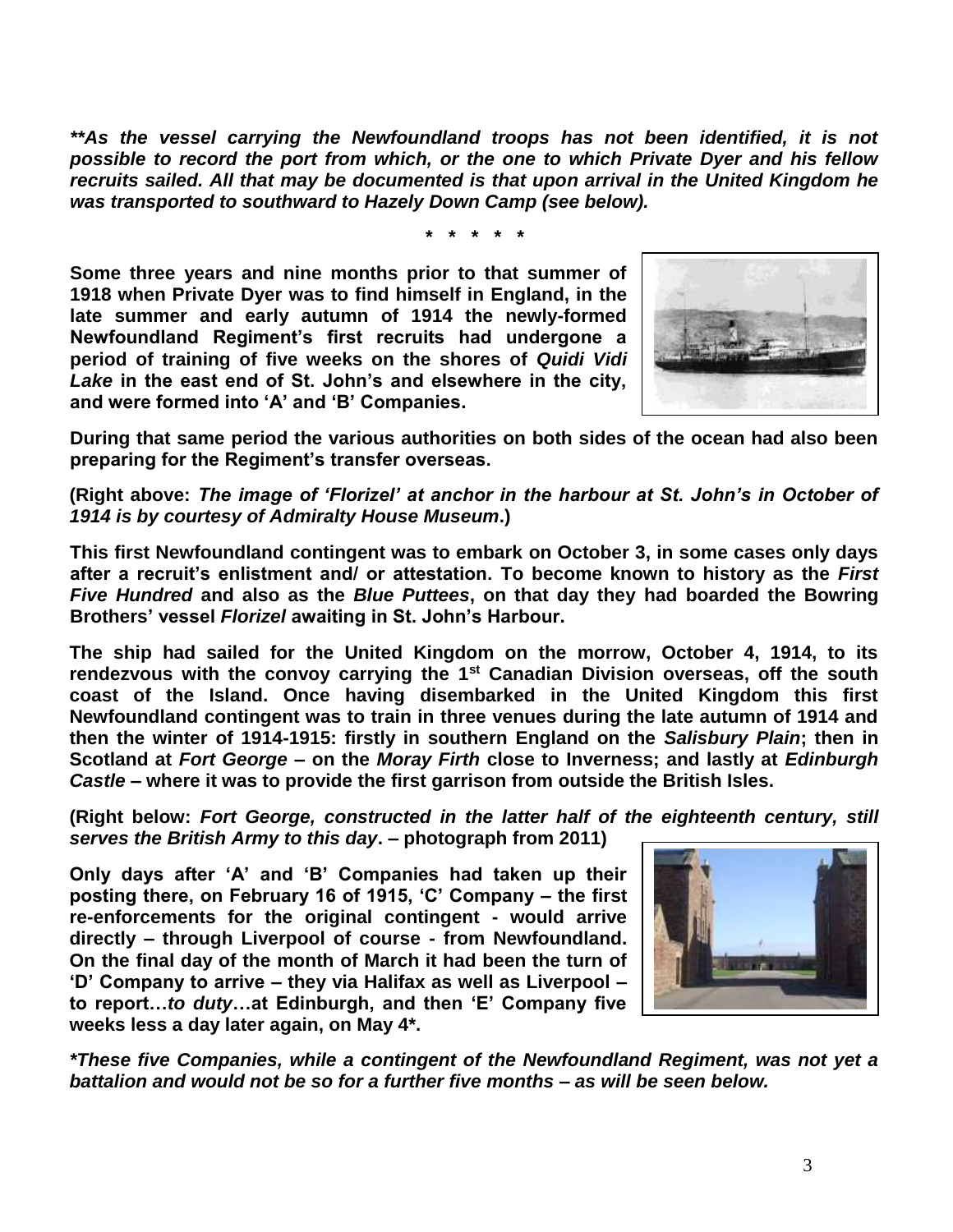**(Right:** *The venerable bastion of Edinburgh Castle dominates the Scottish capital from its hill in the centre of the city***. – photograph from 2011)**

**Seven days after the arrival of 'E' Company in the Scottish capital, on May 11 the entire Newfoundland contingent had been ordered elsewhere. On that day, seven weeks into spring – although in Scotland there was apparently still snow - the unit had been dispatched to** *Stobs Camp***, under canvas and south-eastwards of Edinburgh, close to the town of Hawick.**

**(Right:** *The Newfoundland Regiment marches past on the training ground at Stobs Camp and is presented with its Colours on June 10, 1915.* **– by courtesy of Reverend Wilson Tibbo and of Mrs. Lillian Tibbo)**

**Two months less a day later, on July 10, 'F' Company would march into** *Stobs Camp***.** 

**This had been an all-important moment: the Company's arrival was to bring the Newfoundland Regiment's numbers up to some fifteen hundred, establishment strength\* of a battalion which could be posted on…***active service***.**

**\****A number sufficient for four 'fighting' companies, two re-enforcement companies and a headquarters staff.*

**(Right above:** *The men of the Regiment await their new Lee-Enfield rifles***. – original photograph from the** *Provincial Archives***)**

**From** *Stobs Camp***, some three weeks after the arrival of 'F' Company, in early August 'A', 'B', 'C' and 'D', the four senior Companies, having by that time become the 1st Battalion of the Newfoundland Regiment, had been transferred to** *Aldershot Camp* **in southern England.** 

**There they were to undergo final preparations – and a royal inspection – before the Battalion's departure to the Middle East and to the fighting on the** *Gallipoli Peninsula***.**

**(Right above:** *George V, by the Grace of God, of the United Kingdom of Great Britain and Ireland and of the British Dominions beyond the Seas, King, Defender of the Faith, Emperor of India* **– the photograph is taken from the** *Bain News Services* **as presented by the** *Wikipedia* **web-site.)**

**The later arrivals to the United Kingdom, 'E' and 'F' Companies, were to be posted to the new Regimental Depot and were eventually to form the nucleus of the first reenforcements to be dispatched to the 1st Battalion.** 







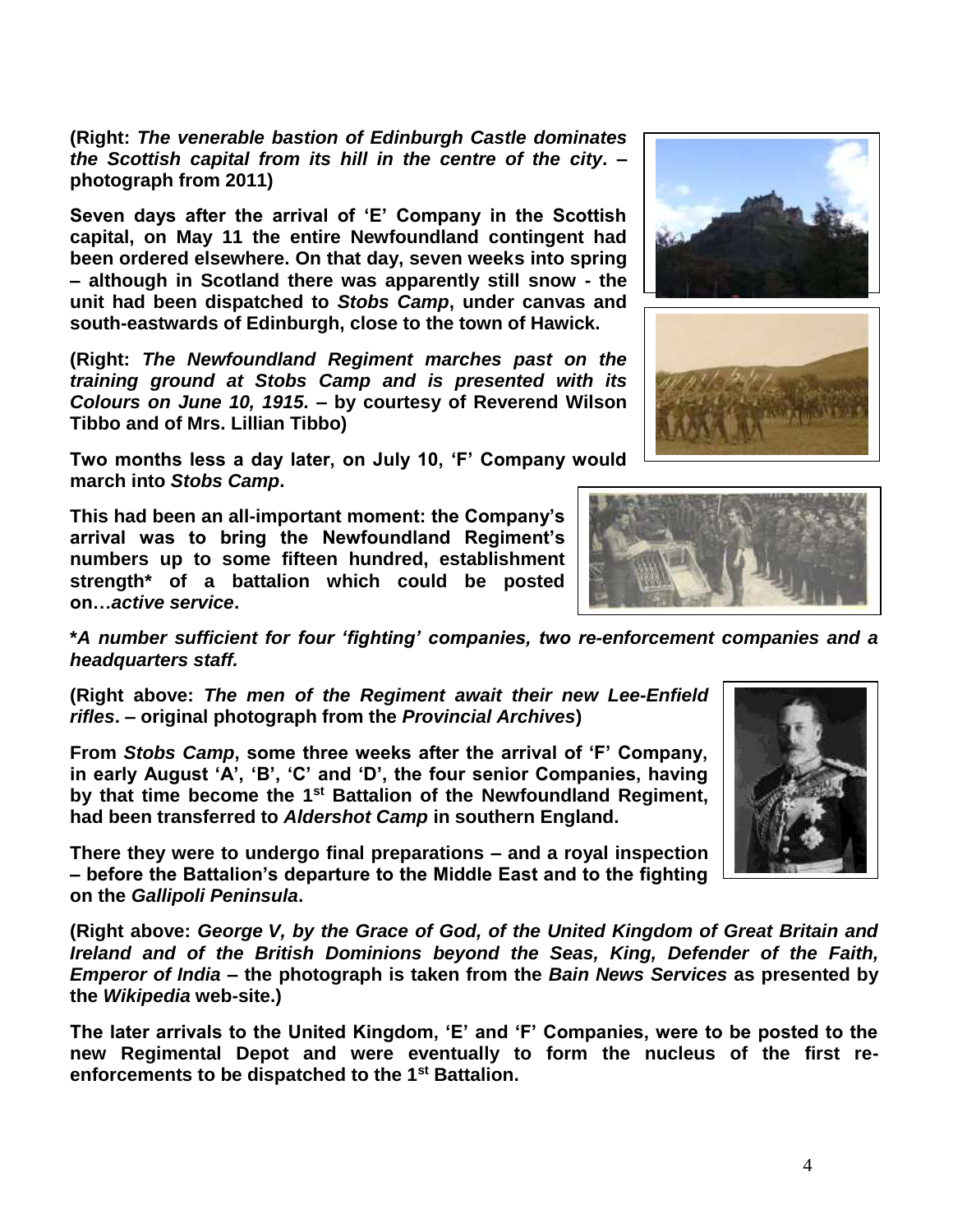**(Right below:** *An aerial view of Ayr, likely from the period between the Wars: Newton-on Ayr, where were quartered the 'other ranks', is to the left of the River Ayr and the Royal Borough, where were housed the officers, is to the right***. – by courtesy of the** *Carnegie Library* **at Ayr)**

*Ayr was a small town on the west coast of Scotland whose history precedes the year 1205 when it was established as a Royal Burgh (Borough) by the crown of Scotland, an appointment which emphasized the importance of the town as a harbour, market and, later, administrative centre.* 

*By the time of the Great War centuries later it was expanding and the River Ayr which had once marked the northern boundary of the place was now flowing through its centre; a new town to the north (Newton-on-Ayr), its population fastincreasing, perhaps encouraged by the coming of the railway, was soon to be housing the majority of the personnel of the Newfoundland Regimental Depot.* 

**(Right below:** *The High Street in Ayr as shown on a postcard of the time, the imposing Wallace Tower – it stands to this day (2017) - dominating the scene* **– by courtesy of Reverend Wilson Tibbo and Mrs Lillian Tibbo.**

**That November 15 of 1915 was to see not only the departure of the 1st Re-enforcement Draft from Ayr to the Middle East and to the fighting of the** *Gallipoli Campaign* **but also, only five days prior, the arrival from Newfoundland of 'G' Company, the seventh (see below), which would be obliged to take up quarters at** *Gailes Camp***, some sixteen kilometres up the coast from Ayr itself – but just over sixty if one went by road.**

**Since that summer of 1915, recruits from Newfoundland had passed through The Regimental Depot at Ayr, there to undergo the mandatory fourteen weeks of training, and had then been sent on their way to** *active service***, a practice which was to continue for the subsequent twenty-nine months.** 

**In all, Ayr had seen the coming and going of eleven drafts from home\*.**

*\*The last to do so would be the Seventeenth Draft. The first six – 'A' to 'F' Companies – had already been stationed in the United Kingdom – as seen above - before the establishment of the Regimental facilities at Ayr.*

**(Right above:** *Wellington Square seen here almost a century after it hosted the officers of the Newfoundland Regiment* **– photograph from 2012)**





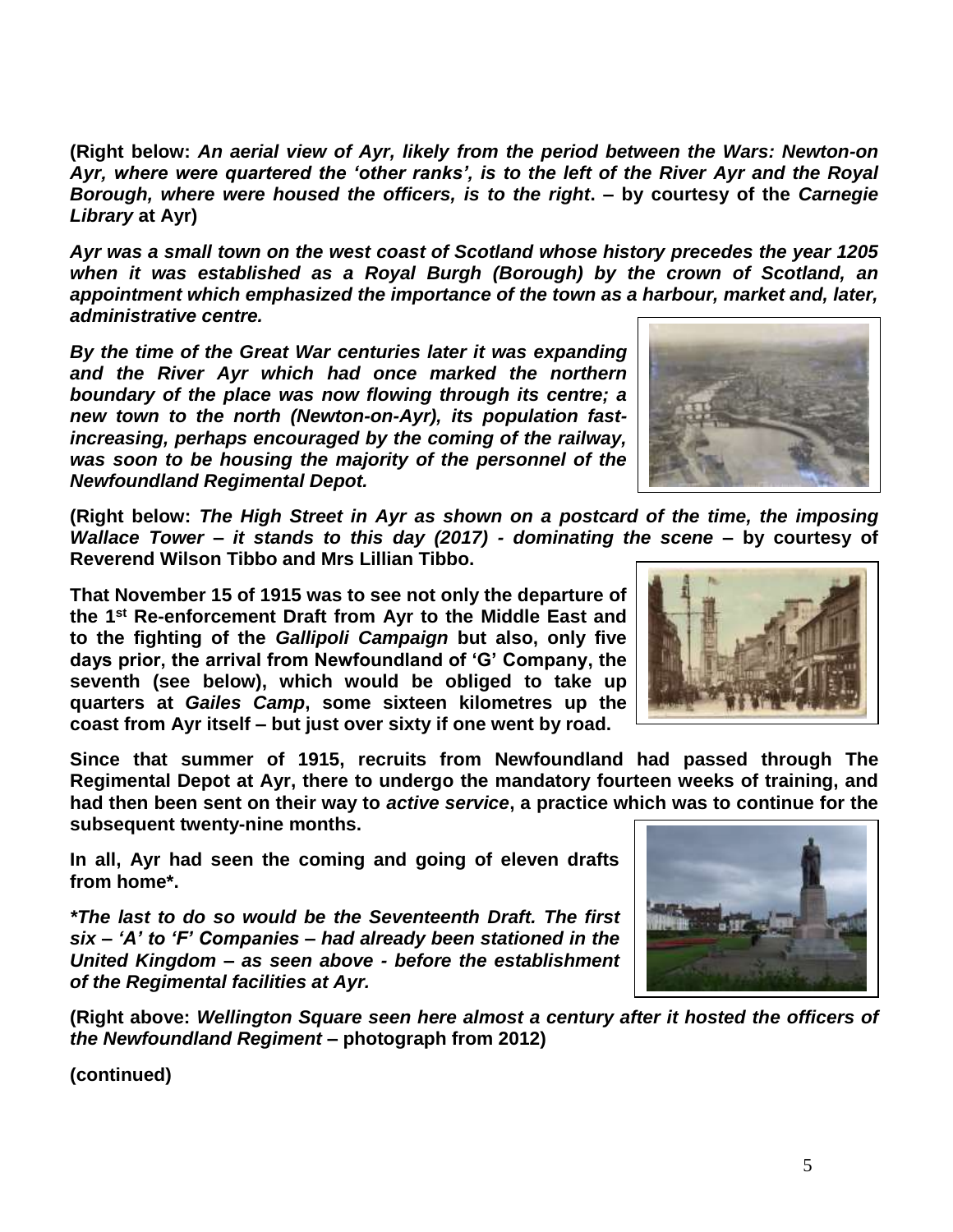**The Regimental Depot had been established during the summer of 1915 in the Royal Borough of Ayr on the west coast of Scotland, and was to eventually serve as the base for the 2nd (***Reserve***) Battalion. It was from there – as of November of 1915 and up until January of 1918 – that the new-comers arriving from home were despatched in drafts, at first to**  *Gallipoli* **and later to the** *Western Front***, to bolster the four fighting companies of the 1st Battalion.** 



**(Right above:** *The new race-course at Newton-upon-Ayr - opened in 1907 – where the men of the Regiment were sometimes billeted and where they replaced some of the turf with a vegetable garden; part of the present grandstand is original* **– photograph from 2012)**

**At the outset there had been problems at Ayr to be able to accommodate the number of new arrivals – plus men from other British regiments which were still being billeted in the area…and a measles epidemic which was to claim the life of several Regiment personnel – but by the spring of 1916, things had been satisfactorily settled: the officers were in Wellington Square in the town-centre of Ayr itself, and the** *other ranks* **had been billeted at Newton Park School and if not, in the grandstand or a tented camp at the newly-built racecourse in the suburb of Newton-upon-Ayr.** 

**During the summer months of 1917, as of early July the 2nd (***Reserve***) Battalion of the Newfoundland Regiment and the Regimental Depot had been transferred from Ayr to notso-distant Barry. Initially intended to be a permanent move, the protest from several quarters was such that the Newfoundlanders were back in Ayr by the end of September.**

**In the New Year of 1918, the Regimental Depot and the**  Headquarters of the 2<sup>nd</sup> (Reserve) Battalion of the soon-Royal **Newfoundland Regiment had moved quarters from the Royal Borough of Ayr in Scotland to southern England, to** *Hazely Down Camp* **in the southern English county of Hampshire, not far distant from the venerable cathedral city of Winchester.** 



## **(Right above:** *Troops march through a bleak-looking Hazely Down Camp at some time during the winter of 1918 1918* **– from** *The War Illustrated***)**

**This transfer had been finalized during the latter part of January, 1918, and it was** *to* **there that Private Dyer reported upon arrival in England those several months later before then being dispatched** *from* **there to join the British Expeditionary Force on the Continent.**

**It was on or about November 23 – twelve days after the Armistice to end hostilities had come into effect - that the 56th Re-enforcement Draft – Private Dyer one of this contingent left** *Hazely Down Camp***, and passed through the English-Channel town of Folkestone en route to France where it disembarked, perhaps in Boulogne, Rouen or possibly in LeHavre, to report to the British Expeditionary Force Base Depot near Rouen – or perhaps at Etaples – on or about the 28th day of that month.**

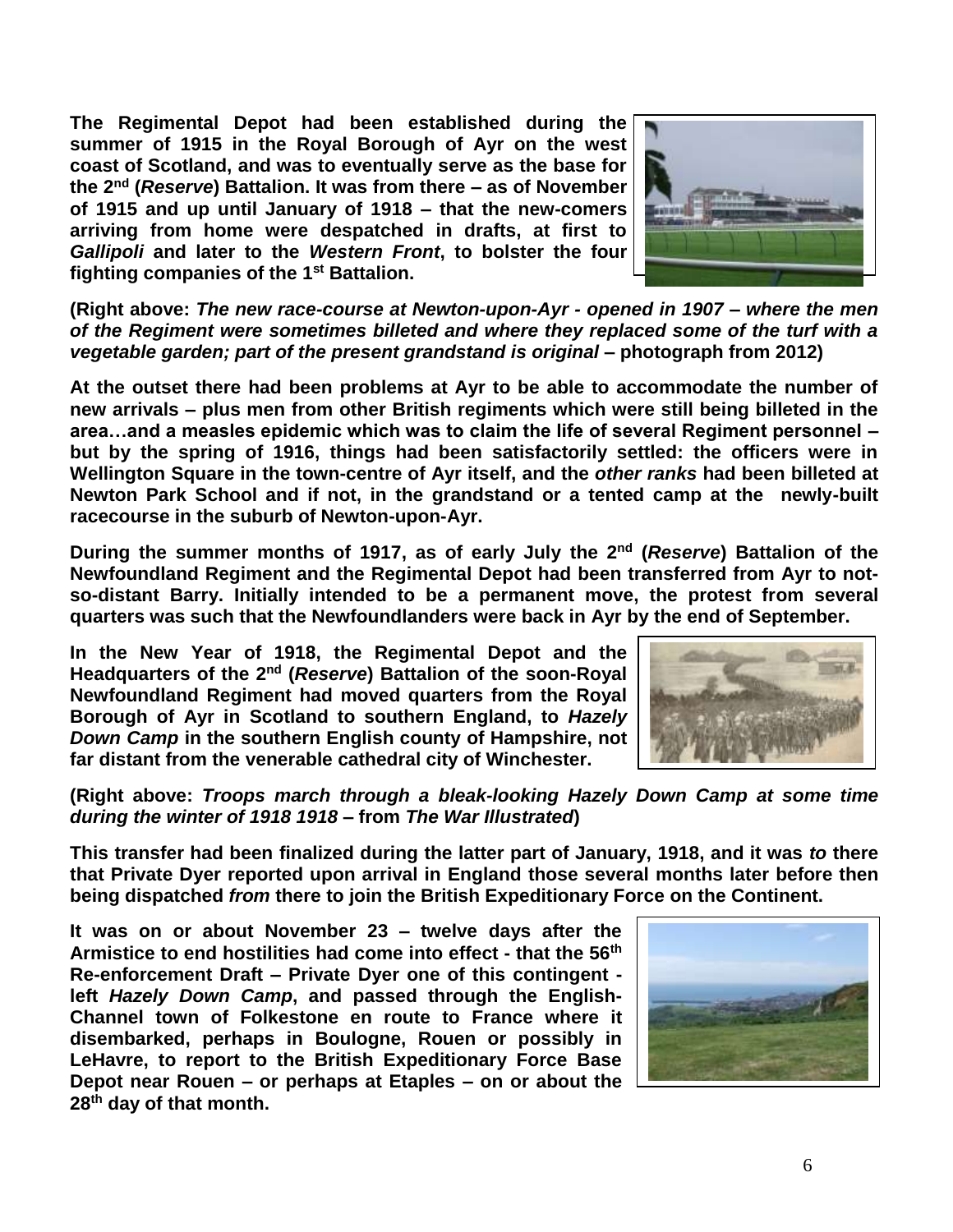**(Preceding page:** *A view of the coastal town of Folkestone almost a century later as seen from the white cliffs of nearby Dover* **– photograph from 2009)**

**(Right:** *British troops during an earlier period of the conflict arriving in France and disembarking in Rouen* **– from**  *Illustration***)**

**During the period of the Great War, re-enforcements having arrived from England were to spend time at the Base Depot – usually some ten days, although this could vary – before being ordered to join their unit in the field. However, the fighting now having terminated, this routine may no longer have held sway.**



**Nor is there any record of Private Dyer being dispatched to the 1st Battalion of the Royal Newfoundland Regiment which at this time was still serving in Belgium and preparing to soon cross the frontier into Germany to play a role in the Army of Occupation.**

**\* \* \* \* \***

**By the time of that November of 1918, the first contingent of the Newfoundland Regiment had already been serving overseas for well over four years and a month. The 2nd (***Reserve***) Battalion of the Newfoundland Regiment had been formed – in the spring of 1916 - and multiple drafts had been dispatched from Ayr, Barry and** *Hazely Down Camp* **to supplement the strength of the 1st Battalion of the Newfoundland Regiment at** *Gallipoli* **and on the Continent (see immediately below).** 

**(Right:** *Some of the personnel of 'A', 'B', 'C' and 'D' Companies of the 1st Battalion of the Newfoundland Regiment at Aldershot in August of 1915, prior to its departure to active service on the Gallipoli Peninsula* **– from** *The Fighting Newfoundlander* **by Col. G.W.L. Nicholson, C.D.)**

**As for William John Dyer, by that November 28 he had been a soldier of the Newfoundland Regiment for two-hundred twenty days.**

**The four senior companies, 'A', 'B', 'C' and 'D', had become in the summer of 1915 the 1st Battalion of the Newfoundland Regiment and had thereupon been attached to the 88th Infantry Brigade of the 29th Division of the (British) Mediterranean Expeditionary Force. The force had soon been dispatched from** *Camp Aldershot* **to…***active service***.**

**(Right above:** *The image of Megantic, here in her peace-time colours of a 'White Star Line' vessel, is from the Old Ship Picture Galleries web-site***.)**



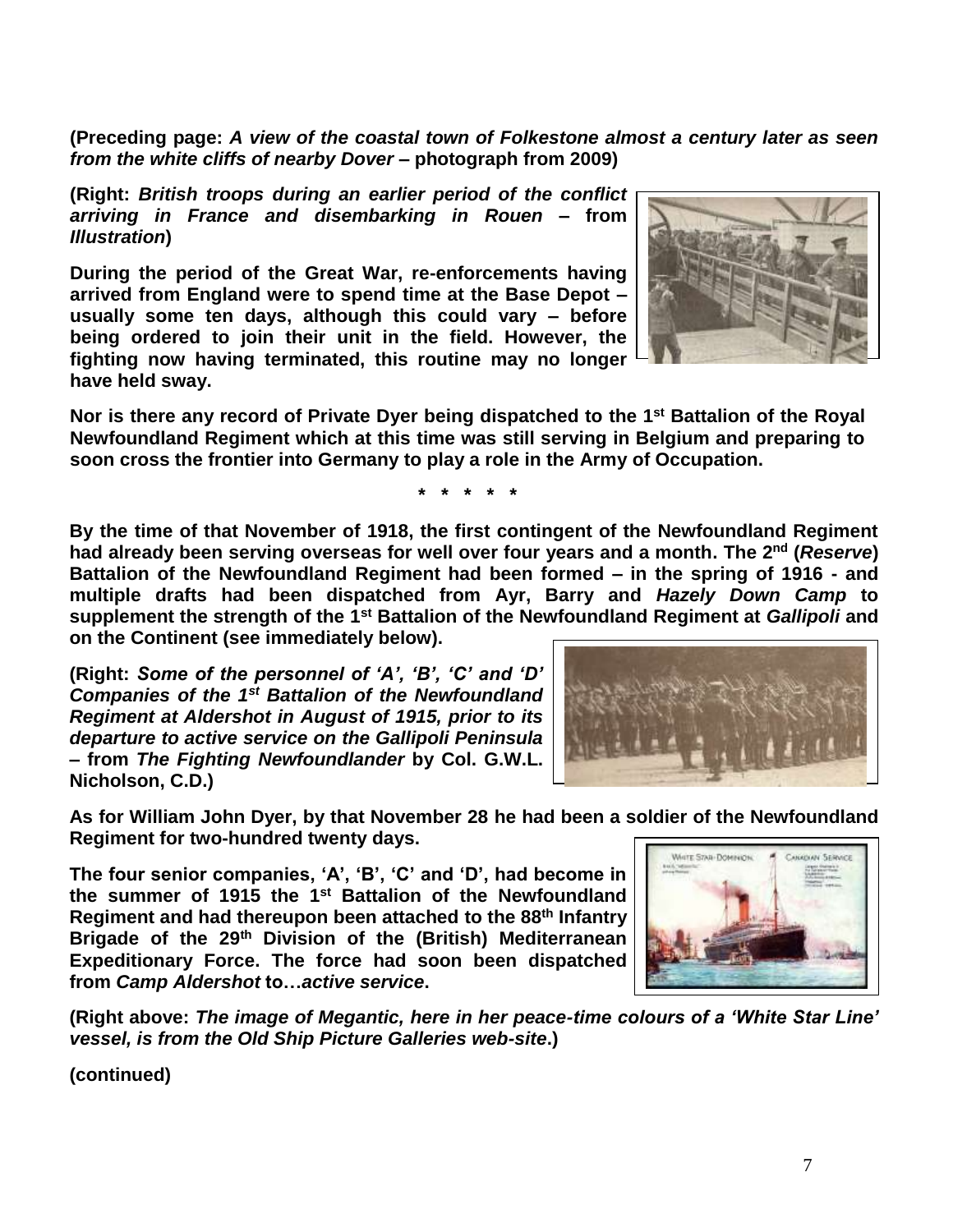**On August 20 of 1915, the Newfoundland Battalion had embarked in the Royal Navy Harbour of Devonport onto the requisitioned passenger-liner** *Megantic* **for passage to the Middle East and to the fighting against the Turks.**

**(Right:** *Newfoundland troops on board a troop-ship anchored at Mudros: either Megantic on August 29, Ausonia on September 18, or Prince Abbas on September 19 – Whichever the case, they were yet to land on Gallipoli***. – from Provincial Archives)**

**There, a month later – having spent some two weeks billeted in British barracks in the vicinity of the Egyptian capital, Cairo - on September 20, the 1st Battalion was to land at** *Suvla Bay* **on the** *Gallipoli Peninsula***.**

**(Right:** *'Kangaroo Beach', where the officers and men of the 1 st Battalion of the Newfoundland Regiment landed on the night of September 19-20, 1915, is to be seen in the distance at the far end of Suvla Bay. The remains of a landing-craft are still clearly visible in the foreground on 'A' Beach***. – photograph taken in 2011)**

**(Right:** *A century later, the area, little changed from those faroff days, of the Newfoundland positions at Suvla, and where the 1st Battalion was to serve during the fall of 1915* **– photograph from 2011)**

**When the Newfoundlanders had landed from their transport ship at** *Suvla Bay* **they were to disembark into a campaign that was already on the threshold of collapse.**

**Not only in the area where the Newfoundland Battalion would now serve but, even ever since the very first days of the operation in April of 1915, the entire** *Gallipoli Campaign,* **including the operation at** *Suvla Bay,* **had been proving to be little more than a debacle:** 

**Flies, dust, disease, the frost-bite and the floods – and of course the casualties inflicted by an enemy who was to fight a great deal better than the British High Command\* had ever anticipated – were eventually to overwhelm the British-led forces and those of their allies, the French, and it would finally be decided to abandon not only** *Suvla Bay* **but the entire**  *Gallipoli* **venture.**

*\*Many of the commanders chosen were second-rate, had been brought out of retirement, and had little idea of how to fight – let alone of how to win. One of the generals at Suvla, apparently, had handed in his resignation during the Campaign and had just gone home.* 





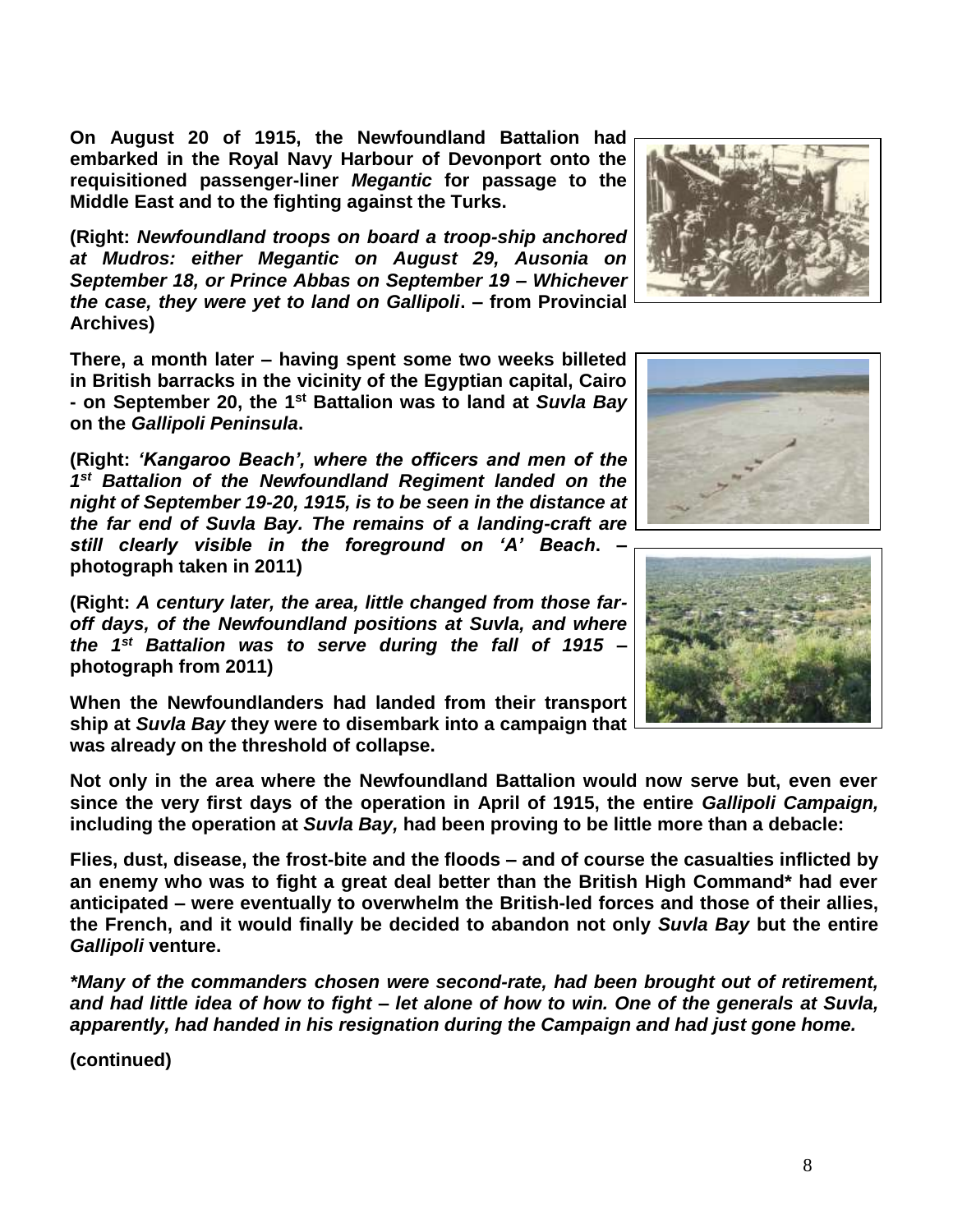**(Right:** *This is Anzac Bay in the fore-ground with the Salt Lake in the centre further away. The bottom of Suvla Bay is just to be seen on the left and adjacent to the Salt Lake, and further away again. The hills in the distance and the ones from which this photograph was taken were held by the Turks and formed a horse-shoe around the plain surrounding the Salt Lake which was where the British and Newfoundlanders were stationed***. – photograph from 2011)**

**November 26 would see what perhaps was to be the nadir of the Newfoundland Battalion's fortunes at** *Gallipoli***; there was to be a freak rain, snow and ice-storm strike the** *Suvla Bay* **area and the subsequent floods had wreaked havoc amongst the forces of both sides. For several days, survival rather than the enemy was to be the priority.**

**(Right below:** *No-Man's-Land at Suvla Bay as seen from the Newfoundland positions* **– from** *Provincial Archives***)**

**(Right below:** *An un-identified Newfoundland soldier in the trenches at Suvla Bay –* **from** *Provincial Archives***)**

**There were to be many casualties on both sides, some of them, surprised by the sudden inundation of their positions, fatalities who had drowned in their trenches – although no Newfoundlanders were to be among that number. Numerous, however, had been those afflicted by trench-foot and by frostbite.**

**By this time the situation there had daily been becoming more and more untenable, thus on the night of December 19-20, the British had abandoned the entire area of** *Suvla Bay* **– the Newfoundlanders, the only non-British unit to serve there, to form a part of the rear-guard.** 

**Some of the Battalion personnel had thereupon been evacuated to the nearby island of Imbros, some to Lemnos, further away, but in neither case was the respite to be of a long duration; the 1st Battalion would be transferred only two days later to the area of** *Cape Helles***, on the western tip of the** *Gallipoli Peninsula***.**

**(Right:** *Cape Helles as seen from the Turkish positions on the misnamed Achi Baba, positions which were never breached: The Newfoundland positions were to the right-hand side of the picture***. – photograph from 2011)**

**The British, Indian and** *Anzac* **forces – the Australian and New Zealand Army Corps was also to serve at** *Gallipoli* **– had by now simply been marking time until a complete withdrawal of the** *Peninsula* **could be undertaken.** 







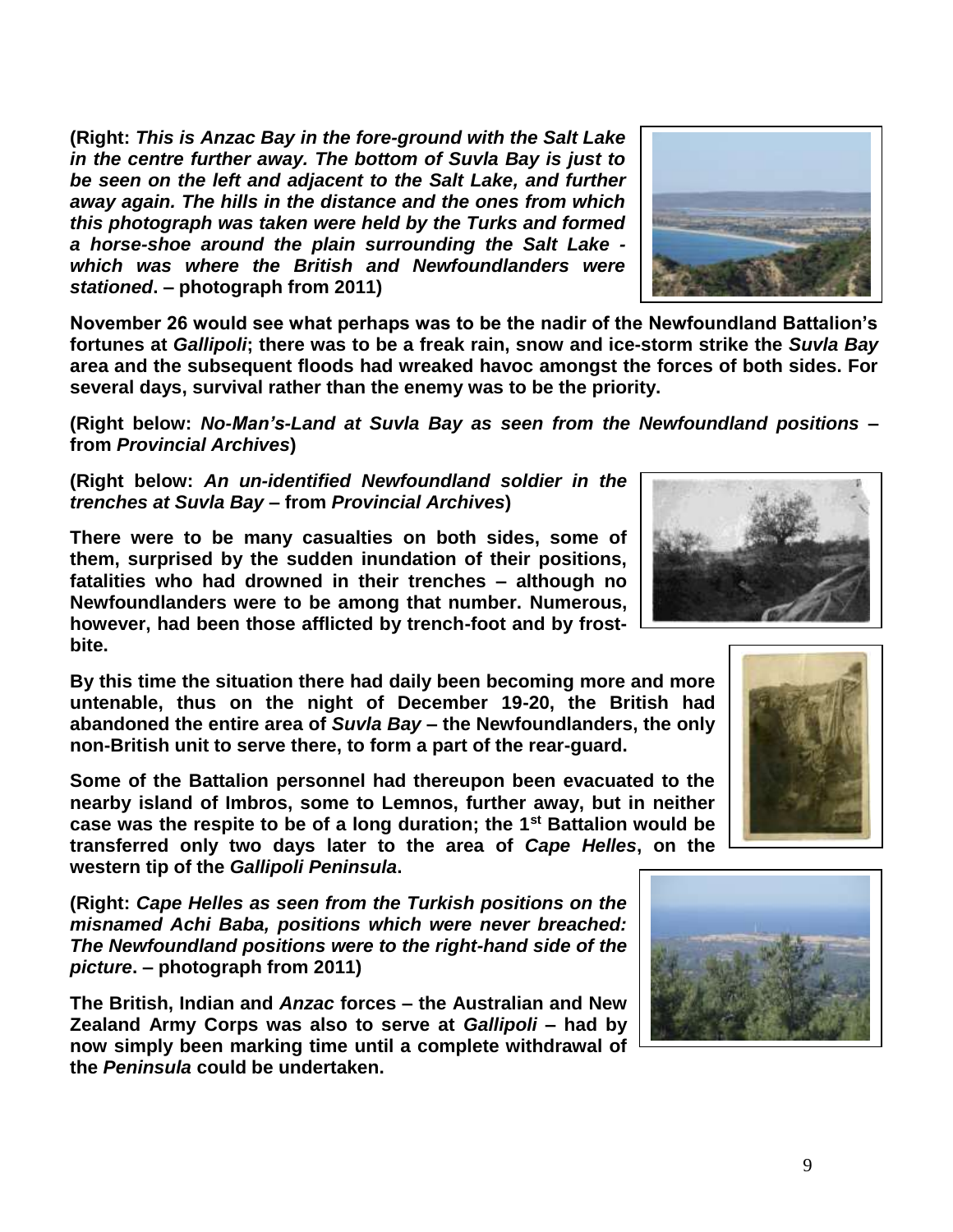**This final operation would take place on the night of January 8-9, the Newfoundland Battalion to furnish part of the British rear-guard on this second occasion also.**

**(Right below:** *'W' Beach at Cape Helles under shell-fire only days before the final British evacuation* **– from** *Illustration***)**

*\*Lieutenant Owen Steele of St. John's, Newfoundland, is cited as having been the last soldier of the Mediterranean Expeditionary Force to step into the final small boat to sail from the Gallipoli Peninsula.*

**Immediately after the British evacuation of the** *Gallipoli Peninsula***, the Newfoundland unit had been ordered to the Egyptian port-city of Alexandria and beyond.** 

**(Right below:** *'W' Beach almost a century after its abandonment by British forces in that January of 1916 and by the Newfoundlanders who were to be the last soldiers off the beach***:** *Vestiges of the wharves in the black-and-white picture are still to be seen.* **– photograph from 2011)**

**On January 14, the Australian Expeditionary Force Transport**  *Nestor* **had arrived there with the 1st Battalion on board. The vessel was to sail just after mid-day on the 16th, on its way southwards down the Suez Canal to Port Suez where she had docked early on the morrow and where the Newfoundlanders had landed and marched to their encampment.**

**There they were to await further orders since, at the time, the subsequent destination of the British 29th Division had yet to be decided\*.**

**(Right:** *The image of the Blue Funnel Line vessel Nestor is from the Shipspotting.com web-site. The vessel was launched and fitted in 1912-1913 and was to serve much of her commercial life until 1950 plying the routes between Britain and Australia. During the Great War she served mainly in the transport of Australian troops and was requisitioned again in 1940 for government service in the Second World War. In 1950 she was broken up***.)**

**(Right:** *The British destroy their supplies during the final evacuation of the Gallipoli Peninsula. The men of the 1st Battalion of the Newfoundland Regiment were among the last to leave on two occasions, at both Suvla Bay and Cape Helles***. – photograph taken from the battleship** *Cornwallis* **and published in** *Illustration***)**

*\*Bulgaria had entered the conflict on the side of the Central Powers, and Salonika was already becoming a theatre of war.*







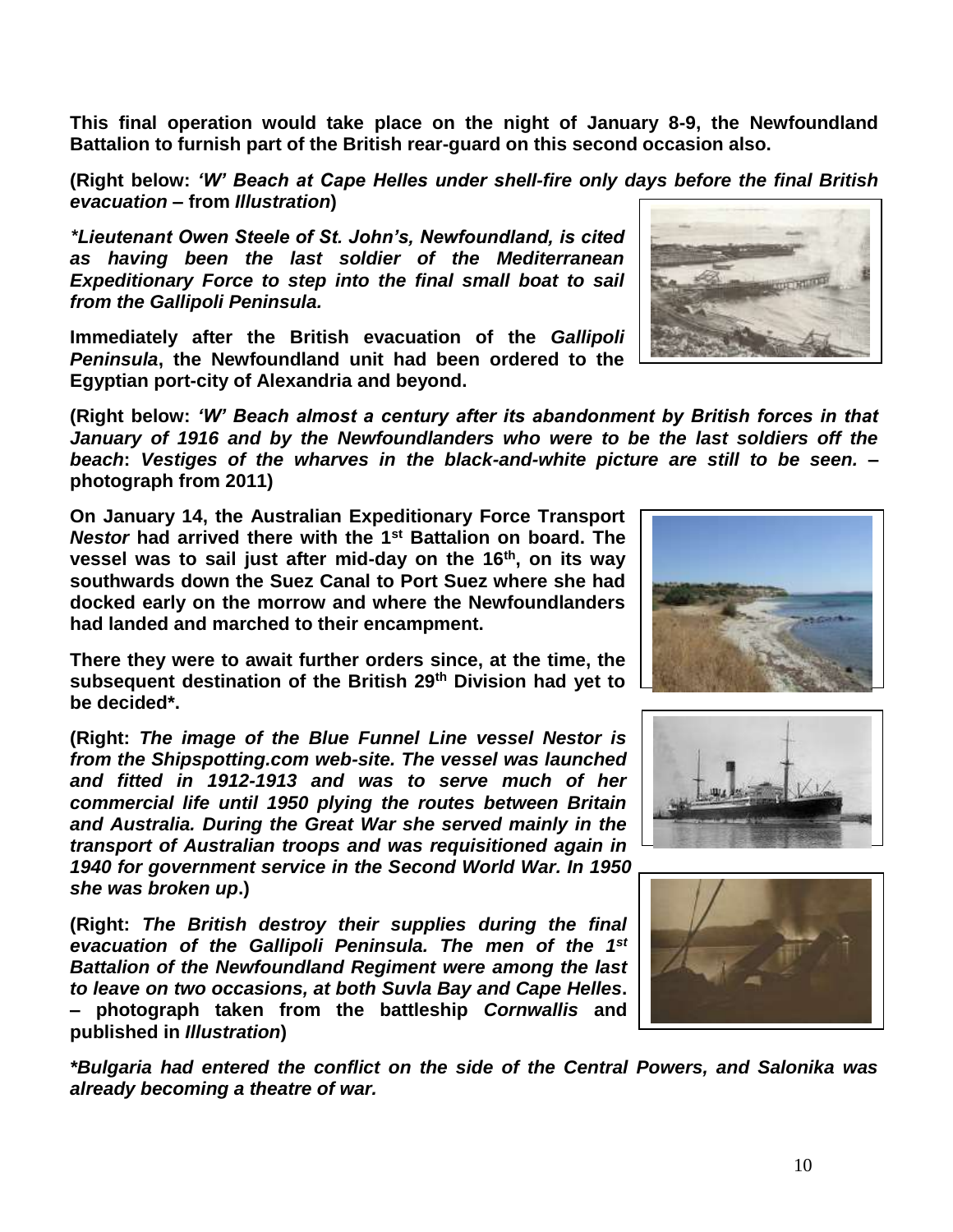**After a two-month interim spent in the vicinity of Port Suez, the almost six-hundred officers and** *other ranks* **of the 1st Battalion were to board His Majesty's Transport** *Alaunia* **at Port Tewfiq, on March 14 to begin the voyage back up through the** *Suez Canal* **en route to France.**

**(Right above:** *Port Tewfiq at the south end of the Suez Canal just prior to the Great War* **– from a vintage post-card)**

**The Newfoundlanders would disembark eight days afterwards in the Mediterranean port-city of Marseille, on March 22.**

**(Right:** *British troops march through the port area of the French city of Marseille***. – from a vintage post-card)**

**Some three days after the unit's disembarkation on March 22, the Newfoundland Battalion's train was to find its way to the small provincial town of Pont-Rémy, a thousand kilometres to the north of Marseille.** 

**It had been a cold, miserable journey, the blankets provided for the troops having inexcusably travelled unused in a separate wagon.**

**Having de-trained at the local station at two o'clock in the morning, the Newfoundlanders were now still to endure the long, dark march ahead of them before they would reach their billets at Buigny l'Abbé.**

**(Right:** *A languid River Somme as seen from the bridge at Pont-Rémy* **– photograph from 2010)**

**It is doubtful if many of those tired soldiers were to pay much attention to the slow-moving stream flowing under the bridge which they had then traversed on their way from the station.**

**But some three months later** *the Somme* **was to have become a part of their history.**

**On April 13, the entire 1st Battalion had subsequently marched into the village of Englebelmer – perhaps some fifty kilometres in all from Pont-Rémy - where it would be billeted, would receive re-enforcements from Scotland via Rouen and, in two days' time, would be introduced into the communication trenches of the** *Western Front.*







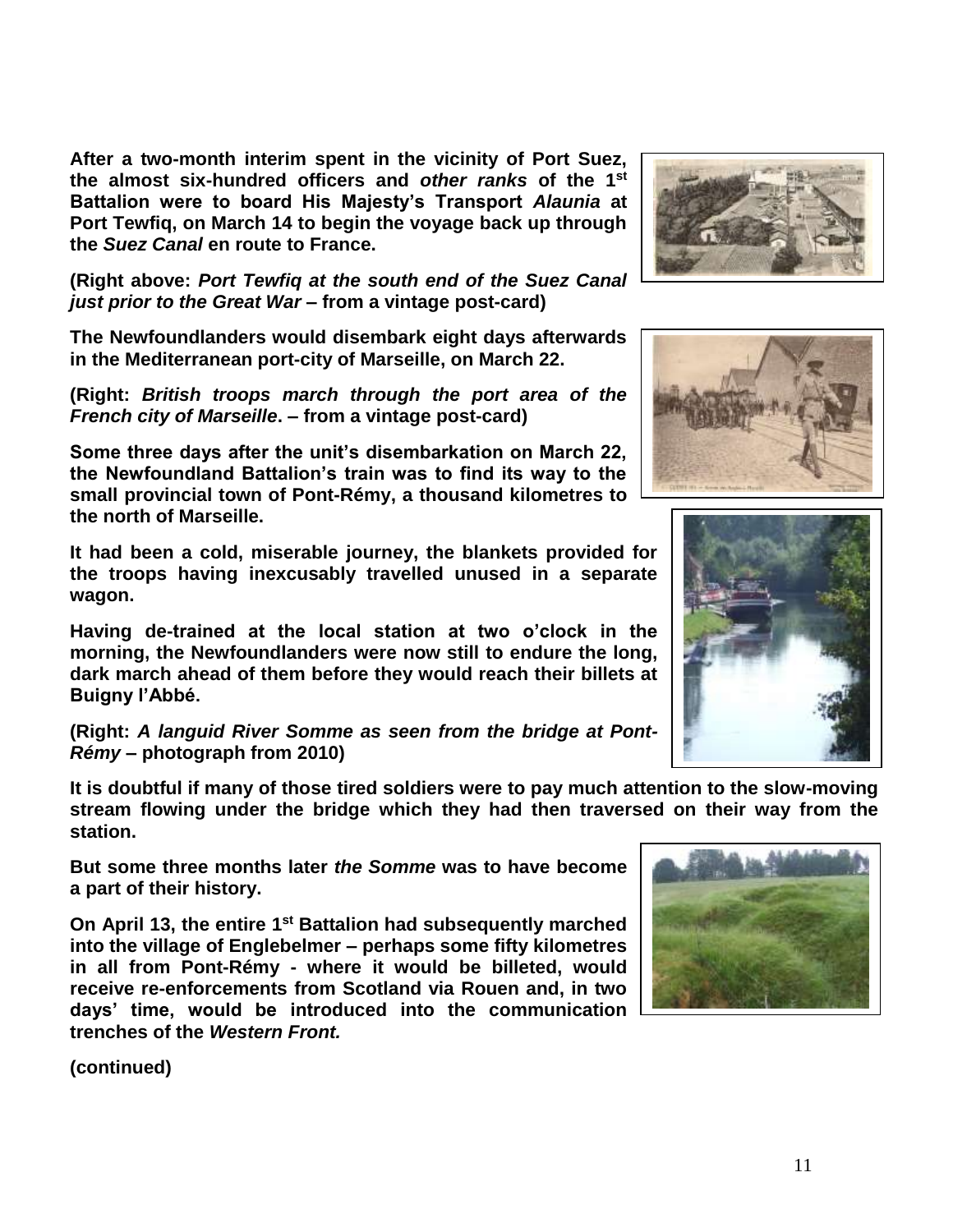**(Preceding page:** *A part of the re-constructed trench system to be found in the Newfoundland Memorial Park at Beaumont-Hamel* **– photograph from 2009(?))**

**Just days following the Newfoundland Battalion's arrival on the** *Western Front***, two of the four Companies – 'A', and 'B' – were to take over several support positions from a British unit\* before the entire Newfoundland unit had then been ordered to move further up for the first time into forward positions on April 22.**



*\*It should be said that the Newfoundland Battalion and two-hundred men of the Bermuda Rifles who were serving at the time in the 2nd Lincolnshire Regiment Battalion, were then the only units at the Somme from outside the British Isles - true also on the day of the attack on July 1.*

**(Right above:** *Beaumont-Hamel: Looking from the British lines down the hill to Y Ravine Cemetery which today stands atop part of the German front-line defences, the Danger Tree to the right in the photograph* **– photograph from 2009)**

**Having then been withdrawn at the end of that April to the areas of Mailly-Maillet and Louvencourt where they would be based for the next two months, the Newfoundlanders had soon been preparing for the upcoming British campaign of that summer, to be fought on the ground named for the languid, meandering river,** *the Somme***, that flowed – and still does so today – through the region.**



**(Right above:** *Hawthorn Ridge Cemetery Number 2 in the Newfoundland Memorial Park* **– photograph from 2009(?))**

**If there is one name and date in Newfoundland history which is etched in the collective once-national memory, it is that of Beaumont-Hamel on July 1 of 1916; and if any numbers are remembered, they are those of the eight-hundred who went** *over the top* **in the third wave of the attack on that morning, and of the sixty-eight unwounded present at muster some twenty-four hours later\*.**

*\*Perhaps ironically, the majority of the Battalion's casualties was to be incurred during the advance from the third line of British trenches to the first line from where the attack proper was to be made, and while struggling through British wire laid to protect the British positions from any German attack.*

**(Right:** *A grim, grainy image purporting to be Newfoundland dead awaiting burial after Beaumont-Hamel –* **from…?)**

**There are other numbers of course: the fifty-seven thousand British casualties incurred in four hours on that same morning of which nineteen-thousand were recorded as having been…***killed in action***…or…***died of wounds***.**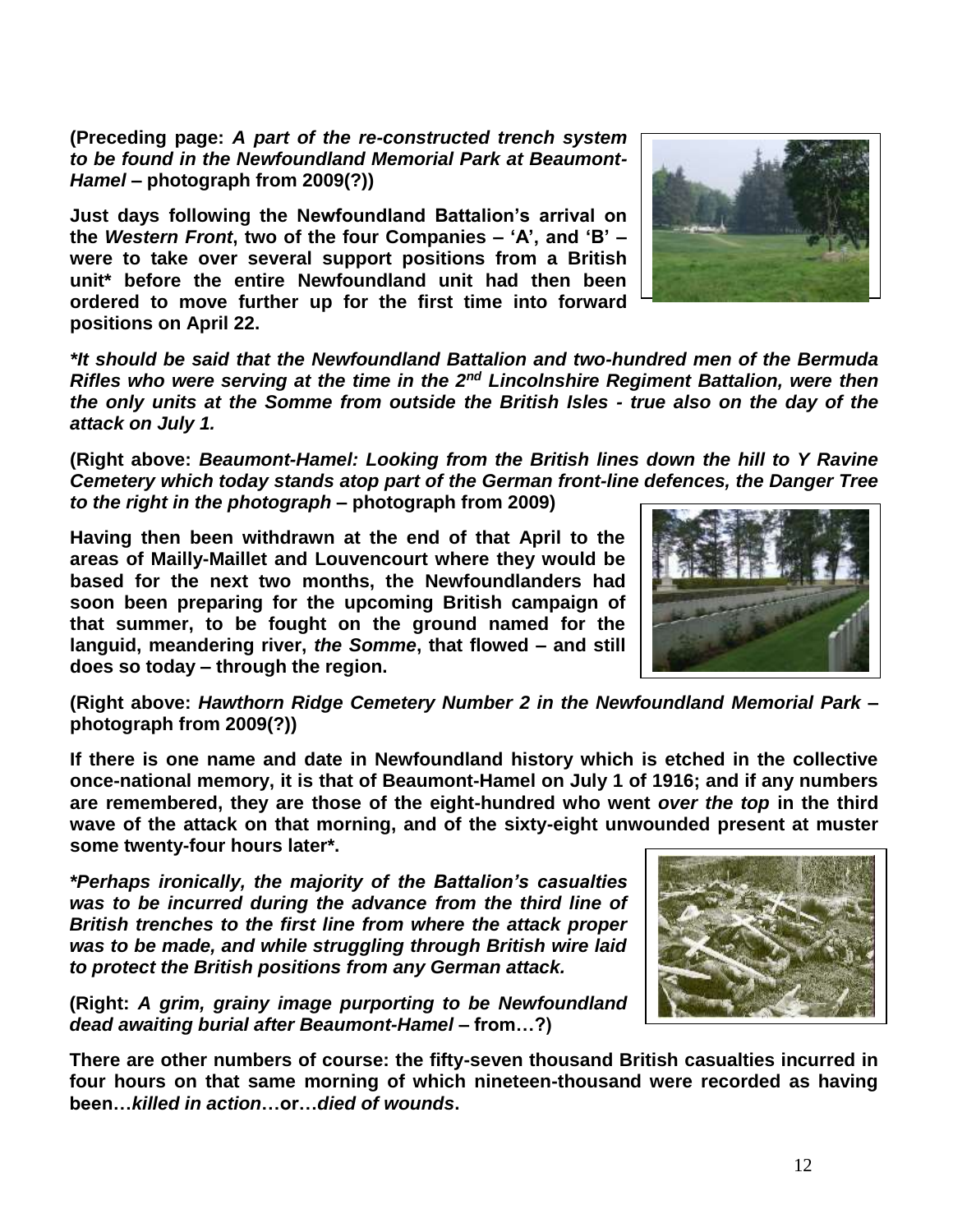**It was to be the greatest disaster** *ever* **in the annals of the British Army…and, perhaps just as depressing, the carnage of the…***First Battle of the Somme***…was to continue for four and a half months.**

**(Right:** *Beaumont-Hamel, a commune not village***. – photographs from 2010 & 2015)**

*In fact, Beaumont-Hamel was a commune – it still exists today – at the time comprising two communities: Beaumont, a village on the German side of the lines, and Hamel which was behind those of the British. No-Man's-Land, on which the Newfoundland Memorial Park lies partially today, was on land that separated Beaumont from Hamel.* 



**After the events of the morning of July 1, 1916, such had then been the dire condition of the attacking British forces that it had been feared that any German counter-assault might well annihilate the shattered survivors of the British Expeditionary Force on** *the Somme***.** 

**The few remnants of the Newfoundland Battalion – and of the other depleted British units – had thus remained in the trenches perhaps fearing the worst, and at night searching for the wounded and burying the dead. It was to be July 6 before the Newfoundlanders were to be relieved from the forward area and to be ordered withdrawn to Englebelmer.** 



**There were then a further two days before the unit had marched further again to the rear area and to billets in the village of Mailly-Maillet.**

**(Right above:** *The re-constructed village of Mailly-Maillet – the French Monument aux Morts in the foreground - is twinned with the community of Torbay, St. John's East***. – photograph from 2009)**

**There at Mailly-Maillet on July 11, a draft of one-hundred twenty-seven re-enforcements – a second source cites one-hundred thirty – had reported…***to duty***. They had been the first to arrive following the events at Beaumont-Hamel but even with this additional man-power, the Regimental War Diary records that on the 14th of July, 1916, the 1st Battalion was still to number only…***11 officers and 260 rifles***…after the holocaust of Beaumont-Hamel, just onequarter of establishment battalion strength.**

**Of course, the 1st Battalion of the Newfoundland Regiment had not been the only unit in the British Army to have incurred horrific losses on July 1, 1916, even though it had indeed been one of the most devastated. But even with its depleted numbers, the Battalion was needed and, after that first re-enforcement, it had almost immediately again been ordered to man the trenches of the front line: as of that July 14, undermanned as seen above, the**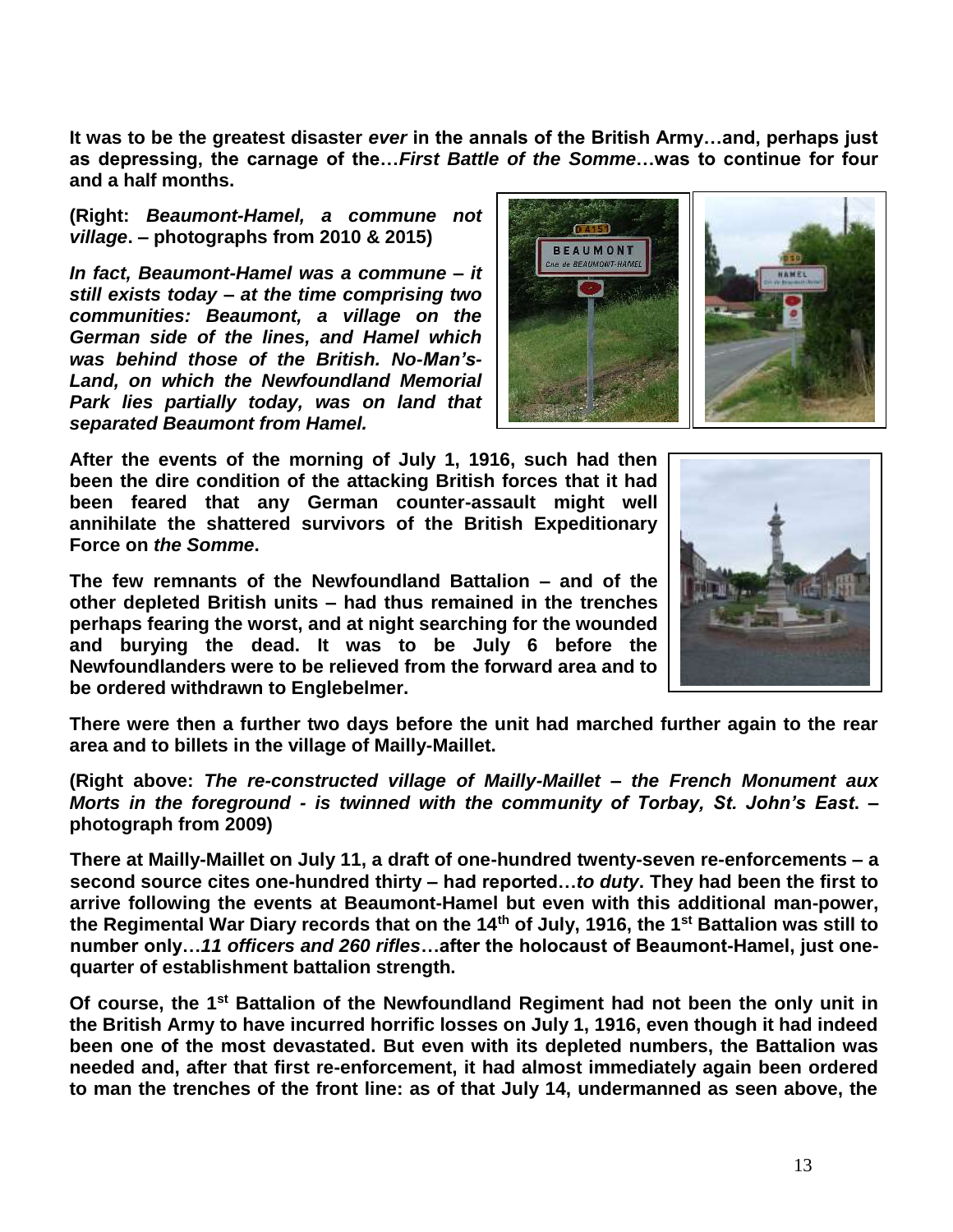**Newfoundlanders began another tour in the trenches where…***we were shelled heavily by enemy's 5.9 howitzers and a good deal of damage was done to the trenches* **(excerpt from the 1st Battalion War Diary).**

**A second re-enforcement draft from Rouen had then arrived days later, on July 21, while the Newfoundland Battalion was at Acheux and then, only three days afterwards – at the very time day that the Prime Minister of Newfoundland had visited the unit – a third draft of sixty other ranks had arrived in Beauval and reported…***to duty***.** 

**(Right above:** *The entrance to 'A' Company's quarters – obviously renovated since that time – sunk in the ramparts of the city of Ypres, when the Newfoundland Battalion was posted there in 1916 –* **photograph from 2010)**

**(Right:** *The same re-constructed ramparts as shown above, viewed from just outside the city and the far side of the moat which still partially surrounds it* **– image from 2010)**

**On July 27-28 of 1916, the Newfoundland Battalion - still under establishment battalion strength at only five-hundred fifty-four strong – maybe even fewer - even after still further reenforcement – would move north and enter the** *Kingdom of Belgium* **for the first time.** 

**The unit had been ordered to the** *Ypres Salient***, one of the most dangerous pieces of real estate on the entire** *Western Front***, there to continue to re-enforce and to re-organize after the ordeal of Beaumont-Hamel.**

**(Right above:** *Canadian trenches in Sanctuary Wood, not far removed from the Newfoundland Battalion's positions during August and September of 1916* **– photograph from 2010)**

*The Salient* **– close to the front lines for almost the entire fiftytwo month conflict - was to be relatively quiet during the time of the Newfoundlanders' posting there; yet they nonetheless would incur casualties, a number – fifteen? - of them fatal.**

**And it was to be there in** *the Salient* **in the sector of a place called** *Railway Wood***, that the Newfoundland Battalion would soon be serving after its transfer from France.**

**(Right above:** *Railway Wood, the Newfoundland positions at the time, almost a century later – a monument to the twelve Royal Engineers buried alive there may just be perceived on the periphery of the trees* **– photograph from 2014)**









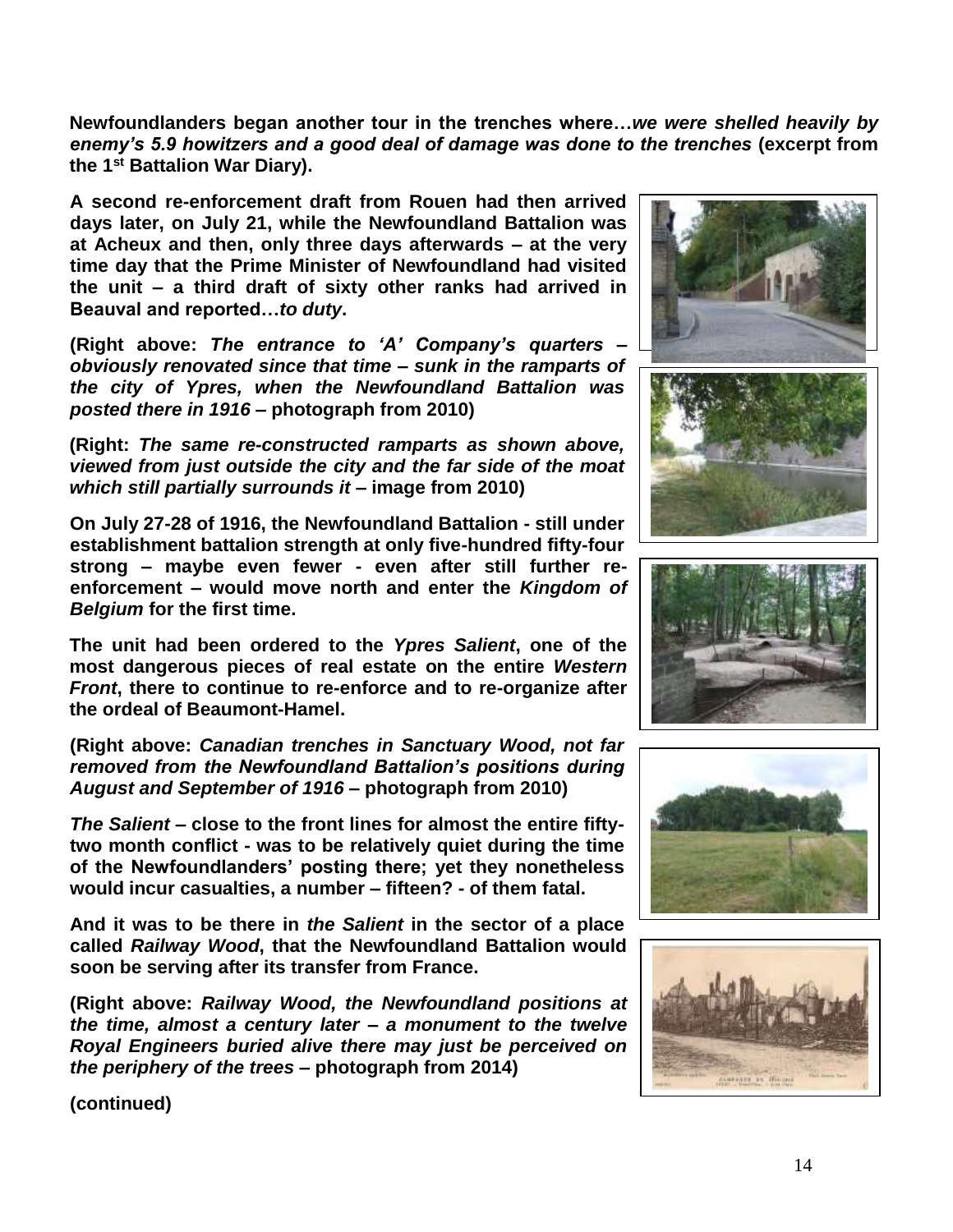**(Preceding page:** *The already-battered city of Ypres seen here towards the end of the year 1915 – and some eight months before the Newfoundlanders were to be posted there for the first time* **– from a vintage post-card)**

**On October 8, 1916, after having served in Belgium for some ten weeks, the Newfoundland Battalion had been ordered to return southwards.** 

**The unit was thereupon to be transported by train back into France, back into the area of the…***First Battle of* **–** *the Somme***.**

**Just four days after unit's return to France from Belgium, on October 12 of 1916, the 1st Battalion of the Newfoundland Regiment had again been ordered to take to the offensive; it was at a place called Gueudecourt, the vestiges of a village some dozen or so kilometres south-east of Beaumont-Hamel.**

(Right above: This is the ground over which the 1<sup>st</sup> Battalion advanced and then mostly *conceded at Gueudecourt on October 12. Some few managed to reach the area where today stand the copse of trees and the Gueudecourt Caribou, on the far right horizon***. – photograph from 2007)**

**The encounter was to prove to be another ill-conceived and costly affair – two hundred thirty-nine casualties all told - for little gain.**

**(Right:** *The Caribou at Gueudecourt stands at the furthest point of the Newfoundland Battalion's advance of October 12, 1916.* **– photograph from 2012)**

**The Newfoundland Battalion was not then to be directly involved in any further concerted infantry action in the immediate area of Gueudecourt although, on October 18, it had furnished twohundred fifty men to act as stretcher-bearers in an attack undertaken by troops of two British regiments, the Hampshires and the Worcestershires, of the 88th Infantry Brigade of which, of course, the Newfoundland unit was a battalion.**

**(Right below:** *Stretcher-bearers not only shared the dangers of the battle-field with their arms-bearing comrades, but they often spent a longer period of time exposed to those same perils***.** *This photograph was likely taken during First Somme.* **– from** *Illustration***)**

**On October 30, the Newfoundland unit had eventually retired to rear positions from the Gueudecourt area. It had been serving continuously in front-line and support positions for three weeks less a day.**

**The Newfoundlanders were now to spend two weeks retired to the area of Ville-sous-Corbie, re-enforcing and reorganizing. It was not to be until November 15 that the Battalion had started to wend its way back to the front lines.** 







15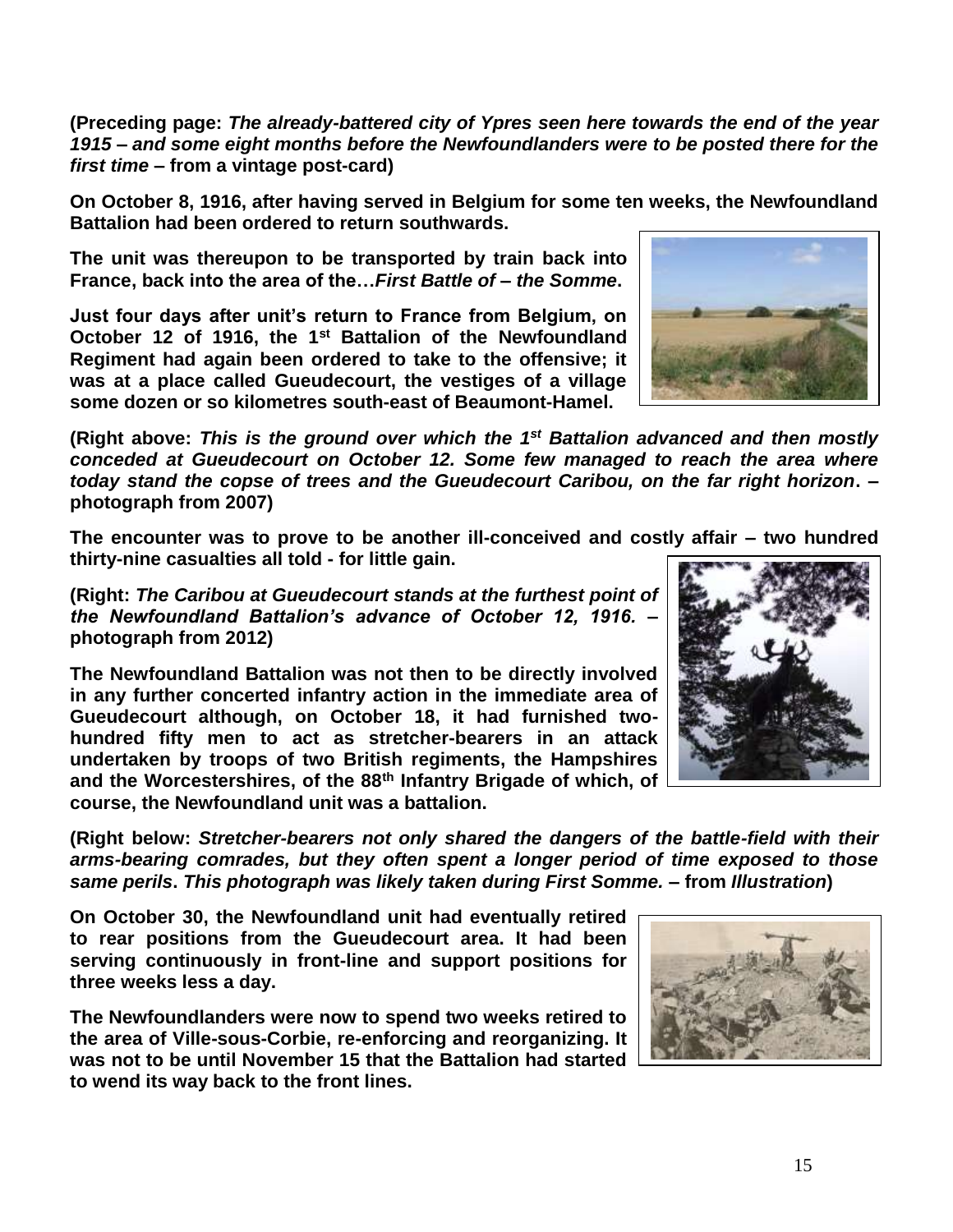**(Right below:** *A typical British Army Camp during rather inclement winter conditions somewhere on the Continent* **– from a vintage post-card)** 

**Back at** *the Front* **the Newfoundland unit continued its watch in and out of the trenches of** *the Somme* **– not without casualties, almost all likely due to enemy artillery – during the late fall and early winter. It was to be a period interrupted only by another several weeks spent in** *Corps Reserve* **during the Christmas season, encamped well behind the lines and in close proximity to the city of Amiens.**



**The parent unit had therefore begun to retire in anticipation thereof once again from** *the Front* **on December 8, although a goodly number of its personnel, two-hundred-sixty** *other ranks* **- more than fifty per cent of its strength at the time - was to be seconded on December 11 for several days' work at Carnoy and at Fricourt.**

**The afore-mentioned Christmas festivities – apparently a turkey dinner washed down with…***real English ale***…- having been completed, it was not to be until a further sixteen days had passed that on January 11 the Newfoundland Battalion would be ordered out of**  *Corps Reserve* **and from its lodgings at** *Camps en Amienois* **to make its way on foot to the town of Airaines.**

**From the railway station there it had then entrained for the small town of Corbie where it thereupon took over billets which it already occupied for a short period only two months before. Days later again the unit had continued its progress, once again on foot, back up to the forward area and to…***active service***.**

**That recent six-week Christmas respite spent far to the rear by now a thing of the past, the Newfoundlanders were to** *officially* **return to…***active service***…on January 23, although they apparently had already returned to the trenches by that date and had incurred their first casualties – and fatalities – of 1917.**

**And it had been by then the beginning of the winter period. As had been and was to be the case of all the winter periods of the** *Great War* **– that of 1916-1917 would be a time of relative calm, although cold and uncomfortable – there was to be a shortage of fuel and many other things - for most of the combatants of both sides.** 

**It would also be a time of sickness, and the medical facilities were to be kept busy, particularly, so it seems - from at least Canadian medical documentation - with thousands of cases of dental work.**

**This period had also provided the opportunity to undergo training and familiarization with the new practices and the recent weaponry of war; in the case of the Newfoundland Battalion these exercises had been at least partially undertaken from February 4 to 18 in the vicinity of the communities of Carnoy and Coisy.**

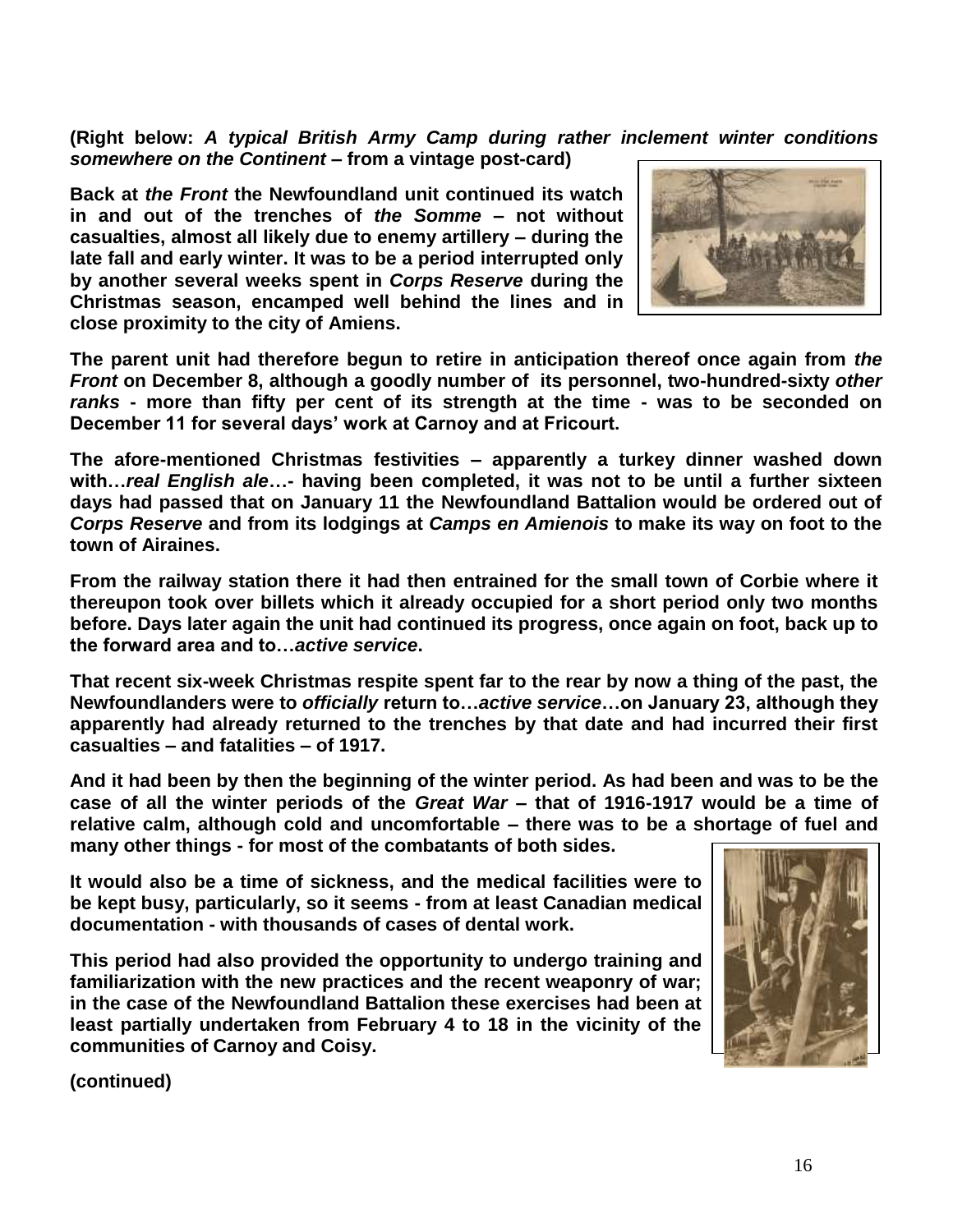**(Preceding page:** *A soldier of the Lancashire Fusiliers, his unit to be relieved by the Newfoundlanders on March 1, enjoys his cigarette in the cold of the trenches at Sailly-Saillisel during the winter of 1916-1917. –* **from** *Illustration***)**

**On February 18 the 1st Battalion would begin a five-day trek back from there to the forward area where it was to go back into the firing-line on February 23 to relieve a unit of the 1st Lancashire Fusiliers. It had been at a place called Sailly-Saillisel and the reception offered by the Germans would be both lively – and deadly: after only two days the Battalion had incurred four dead, nine wounded and three gassed without there having been any infantry action. The Newfoundlanders were to be withdrawn on February 25…to return just three days later.**



**The Battalion had by then been carrying with it orders for a…***bombing raid***…on the enemy positions at Sailly-Saillisel…to be carried out on March 1.**

**(Right above:** *The fighting during the period of the Battalion's posting to Sailly-Saillisel took place on the far side of the village which was no more than a heap of rubble at the time.* **- photograph from 2009(?))**

**The aforesaid planned raid of the German positions at Sailly-Saillisel was to go ahead a little later than scheduled as it appears that the enemy had also made plans. The reciprocal infantry action(s) had continued for the better part of two days, March 2 and 3.** 

**In fact, that sharp engagement at Sailly-Saillisel was to be the sole infantry activity** *directly* **involving the Newfoundland unit during the entire period from Gueudecourt in mid-October, 1916, until Monchy-le-Preux in mid-April of 1917. The action would also serve to bring this episode in the Newfoundlanders' War – in the area of** *the Somme* **- to a close.**

**After the confrontation at Sailly-Saillisel, the Newfoundland Battalion had been ordered retired to the rear by train, to an encampment at Meaulté. There, and later at** *Camps-en-Amienois* **– even further behind the lines and where the unit had spent the preceding Christmas period – the 1st Battalion would spend almost the entire remainder of the month.**

**After Sailly-Saillisel the month of March would be a quiet time for the Newfoundlanders; having departed from the trenches, they were now to spend their time near those communities of Meaulté and Camps-en-Amienois re-enforcing, re-organizing, and in training for upcoming events.**

**(Right:** *The Prime Minister of Newfoundland visiting the 1st Battalion of the Newfoundland Regiment, encamped at Meaulté* **– from** *The War Illustrated***)**

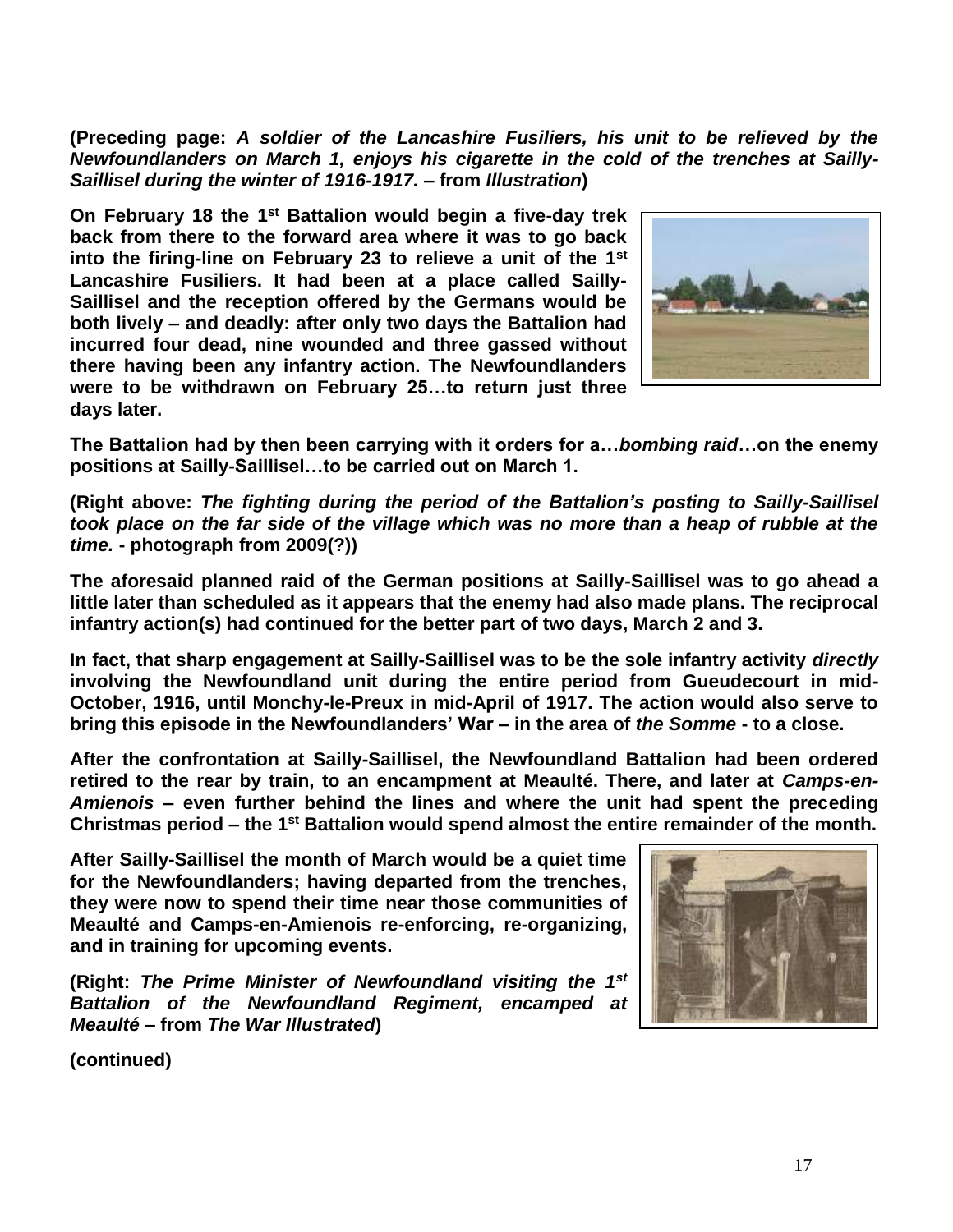**They had even had the pleasure of a visit from the Regimental Band come from Ayr, and also one from the Prime Minister of Newfoundland, Sir Edward Morris, the latter on March 17, St. Patrick's Day.**

## **(Right:** *The remnants of the Grande Place in Arras at the time of the Great War, in early 1916* **– from** *Illustration***)**

**On March 29, the Newfoundlanders had commenced making their way – on foot – from Camps-en-Amienois to the north-east, towards the venerable medieval city of Arras and eventually beyond, the march to finish amid the rubble of the village of Monchy-le-Preux.** 

**On April 9 the British Army had launched an offensive in the area to the north of** *the Somme* **battlefields; this was to be the so-called** *Battle of Arras***, intended to support a major French effort elsewhere. In terms of the daily count of casualties – just over four thousand - this attack was to be the most expensive operation of the** *Great War* **for the British, its only positive episode to be the Canadian assault of** *Vimy Ridge* **on the opening day of the battle, Easter Monday, 1917.** 

**(Right below:** *The Canadian National Memorial which has stood atop Vimy Ridge since its inauguration in 1936* **– photograph from 2010)**

**And while the British campaign would prove an overall disappointment, the French** *Bataille du Chemin des Dames* **was to be yet a further disaster.**

**(Right below:** *The village of Monchy-le-Preux as seen in 1917, from the western, British, side of the community: The Newfoundlanders advanced, out of the ruins of the place, to the east, away from the camera***. – photograph from 2013)**

**The 1st Battalion was to play its part during the** *Battle of Arras***, a role that would begin at the place called Monchy-le-Preux on April 14 and which would finish ten days later, on April 23, perhaps a kilometre distant, at** *Les Fosses Farm***. After Beaumont-Hamel, the ineptly-planned action at Monchy-le-Preux had proved to be the most costly day of the Newfoundlanders' war: four-hundred eighty-seven casualties all told on April 14 alone\*.**

**After the debacle of April 14 the remnants of the Newfoundland Battalion had remained in the area of Monchyle-Preux for but a few days. Its casualty count had been high enough to warrant that it and the Essex Regiment, which had also incurred heavy losses, be amalgamated into a composite battalion until such time as incoming re-enforcements would allow the two units' strengths to once more resemble those of bona fide battalions.**







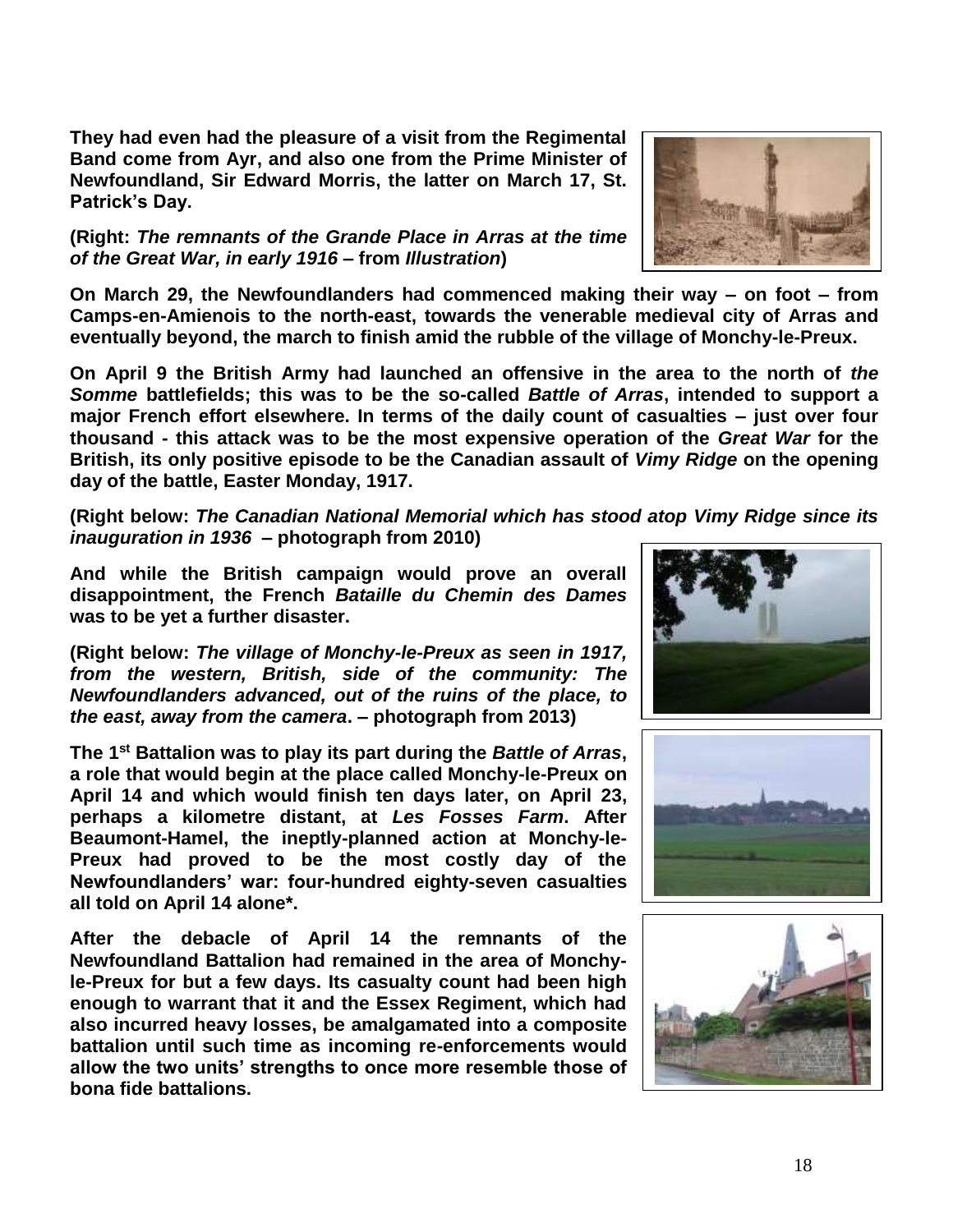**(Preceding page:** *The Caribou at Monchy-le-Preux stands atop the vestiges of a German strongpoint in the centre of the re-constructed community***. – photograph from 2009(?)**

**When the thirty-nine** *other ranks* **of a re-enforcement contingent from Rouen had reported to the 1st Battalion on April 18, they were to be just in time to march the dozen kilometres or so from Arras up to the line to take over trenches from the Dublin Fusiliers.**

**There had been by that time only two-hundred twenty** *other ranks* **in number plus twelve officers serving with some two-hundred personnel of the Essex Regiment in the aforementioned composite force. Those of the 1st Newfoundland Battalion would spend the 19th salvaging equipment and burying the dead.** 

**They had then remained** *in situ* **until the 23rd .**

**(Right:** *Windmill Cemetery stands about mid-way between Monchy-le-Preux – about three hundred metres behind the photographer – and Les Fosses Farm – three hundred metres to the right along the main road to Arras.***– photograph from 2007)**

**The final action in which the Newfoundland Battalion was to be involved during the fiveweek long** *Battle of Arras* **would be the engagement of April 23 at** *Les Fosses Farm***. This had in fact been an element of a larger offensive undertaken at the time by units of the British 5th, 3rd and 1st Armies.** 

**(Right below:** *Newfoundland troops just after Monchy-le-Preux* **– from** *The War Illustrated***)**

**It apparently had not been a particularly successful venture, at least not in the sector of the 1st Battalion, several of the adjacent units reporting having been driven back by German counter-attacks, actions accompanied by heavy losses.**

**And the Newfoundlanders had also sustained further casualties: ten…***killed in action***, three …***missing in action***, and forty-eight…***wounded***.**

**Late on that evening of April 23, the 1st Battalion had been ordered to retire the dozen or so kilometres to the relative calm of Arras.** 

**(Right below:** *The City Hall of Arras and its clock-tower in 1919 after some four years of bombardment by German artillery* **– from a vintage post-card)** 

**The** *Battle of Arras* **had by that time been proceeding to its costly and inconclusive close in mid-month – May 15 - but the Newfoundland unit was not to be further involved in any co-ordinated offensive action – it had been too exhausted; this now would be a period when the 1st Battalion was to be posted in a nondescript fashion on the** *Arras Front***, in and out of the quieter trenches.** 





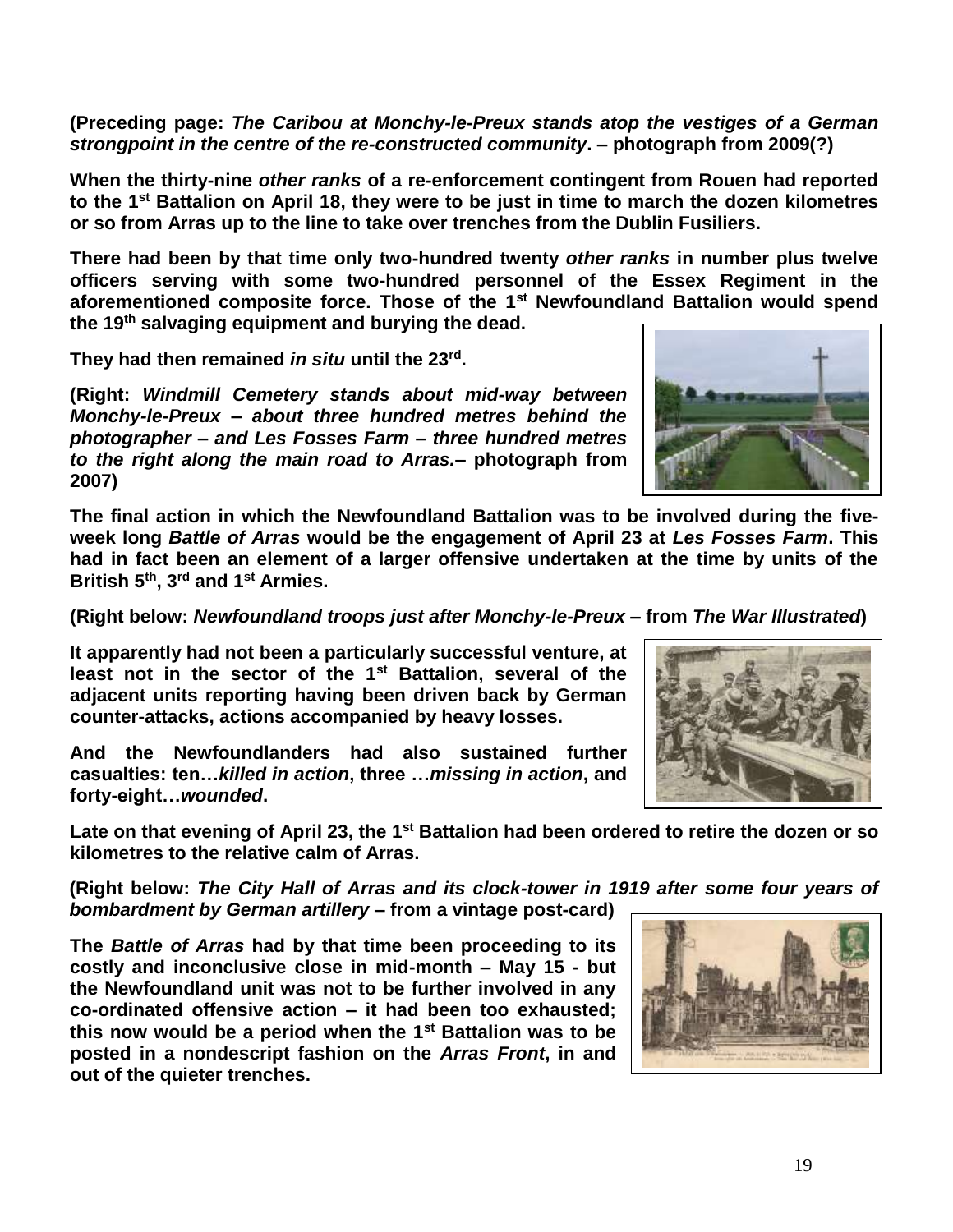**On May 7 it had been on the move once again and marching to different billets in Berneville where it was to be the subject of a war journalist and photographer.**

**(Right:** *Newfoundland troops on the march in the community of Berneville – as cited immediately above - in early May, perhaps the 7th , of 1917* **– from** *The War Illustrated***)**

**At the outset of June, the 1st Battalion had retired from the line to Bonneville, there to spend its time again re-enforcing, reorganizing and in training for the upcoming British offensive of the summer – and as it transpired, the autumn as well.**

**The Newfoundlanders had then soon once again been moving north into Belgium – at the end of June - and once again into the vicinity of Ypres and…***the Salient***, their first days to be spent at** *Caribou Camp***, where they were to be employed for the seventy-two hours or so – day and night – in repairing, in strengthening and in the construction of the various defences of the area.**

**To that end a goodly number of them were to be temporarily transferred to the Royal Engineers under whose collective watchful eye they were now to labour.** 

**The unit's next posting, on July 5, was to be to the banks of the** *Yser Canal* **just to the north of the city. The Battalion remained in the area for a week before it was withdrawn to prepare for the upcoming offensive to commence on July 31.** 

**(Right above:** *The Yser Canal at a point in the northern outskirts of Ypres almost a century after the 1st Battalion of the Newfoundland Regiment, manned its eastern bank: East is to the right* **– photograph from 2014)**

**The low-lying area, Belgian** *Flanders***, in which the 1st Battalion now was - the only part of the country unoccupied by German forces - had been selected by the High Command to be the theatre of the British summer offensive of 1917.**

**(Right above:** *Troops arriving from the railway station in single file, march past the vestiges of the historic Cloth Hall and through the rubble of the medieval city centre of Ypres on the way to the Front during the late summer or early autumn of 1917***. – from**  *Illustration***)**

**Officially designated as the** *Third Battle of Ypres***, the campaign was to come to be better known to history simply as**  *Passchendaele***, having adopted that name from a small village on a not-very high ridge to the north-east that later was to be cited as having been –** *ostensibly* **- one of the British Army's objectives.**







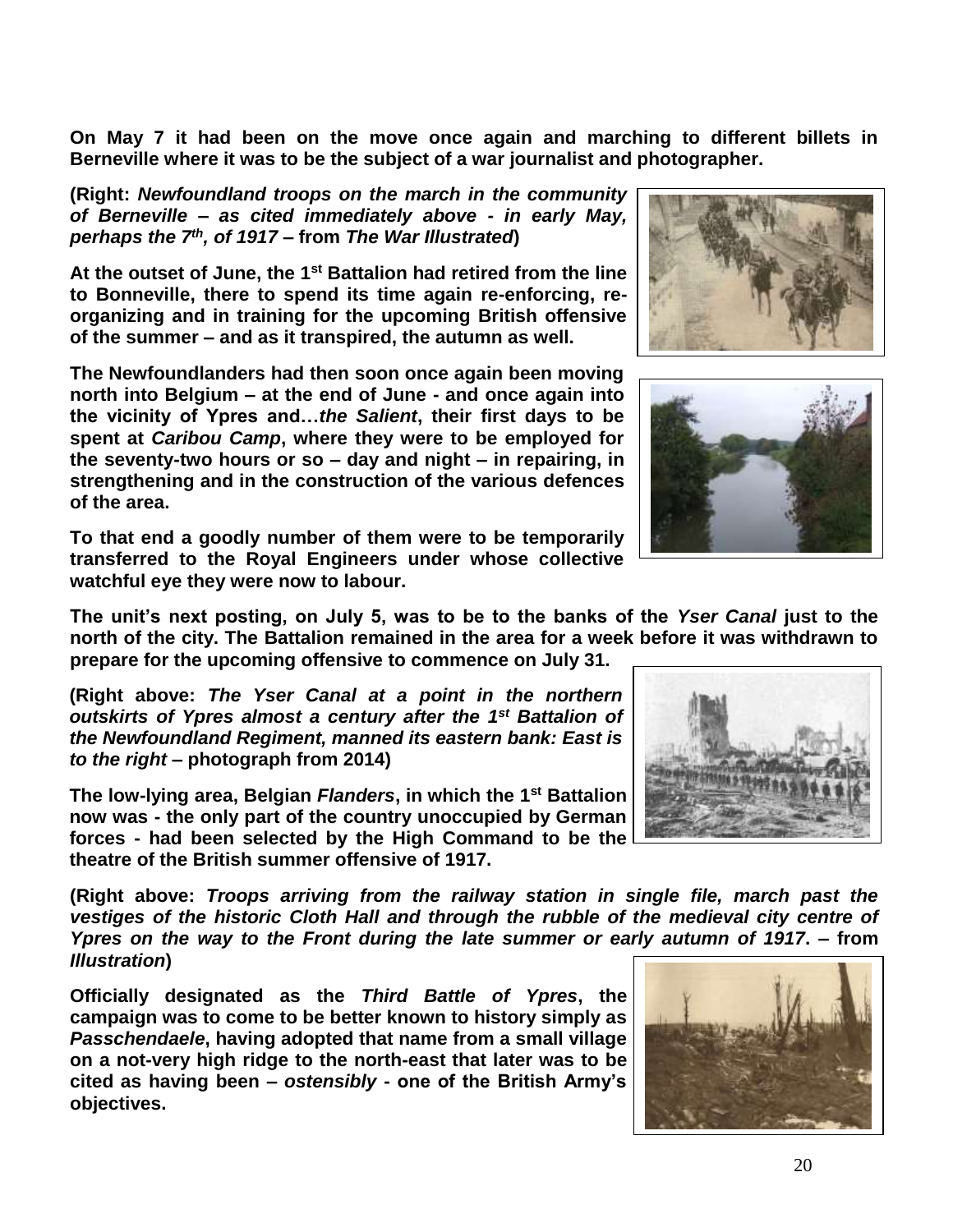**(Preceding page:** *An unidentified – perhaps unidentifiable – Passchendaele field in the fall of 1917* **– from** *Illustration***)**

**The 1st Battalion of the Newfoundland Regiment was to remain in Belgium until October 17, a small cog in the machinery of the British Army. This had been or was also to be the case with the Australians, the New Zealanders and the Canadians, all of whose troops had floundered or would soon flounder their way across the sodden and shell-torn countryside of Belgian Flanders.** 

**(Right:** *The village of Passchendaele as seen from the air in 1916, after two years of war* **– from** *Illustration***)**

**Notably the Newfoundland Battalion at** *Passchendaele* **was to fight in two major engagements: at the** *Steenbeek* **on August 16; and at the** *Broembeek* **(see both immediately below) on October 9.** 

**At the former it had incurred nine** *killed in action***, ninety-three**  *wounded***, and one** *missing in action***; at the** *Broembeek* **the cost would be higher: forty-eight** *killed* **or** *died of wounds***, one-hundred thirty-two** *wounded* **and fifteen** *missing in action***.**

**(Right:** *This is the area of the Steenbeek – the stream runs close to the line of trees - and is therefore near to where the Newfoundland Battalion fought the engagement of August 16, 1917. It is some eight kilometres distant from a village called Passchendaele.* **– photograph from 2010)**

**A week and a day following the engagement at the** *Steenbeek* **there were then to be four weeks of relative calm which was, for the Newfoundland Battalion, to begin on August 24 with a four-day withdrawal from the forward area to** *Penton Camp* **to the north-west of the afore-mentioned Belgian town of Poperinghe.**

**(Right:** *The once-village of Passchendaele as seen from the air in 1917, after the battle of that name* **– from** *Illustration***)**

**This reprieve would continue while the British forces re-enforced and re-organized after a month of fighting that had not gone as well as the British High Command had optimistically anticipated.** 

**The Newfoundland unit was to go back to war during the last days of what had been a fine month of September. The weather of that month had been in contrast to what had gone before – but, as the fighting at** *Passchendaele* **had started once more…so had those infamous rains.** 





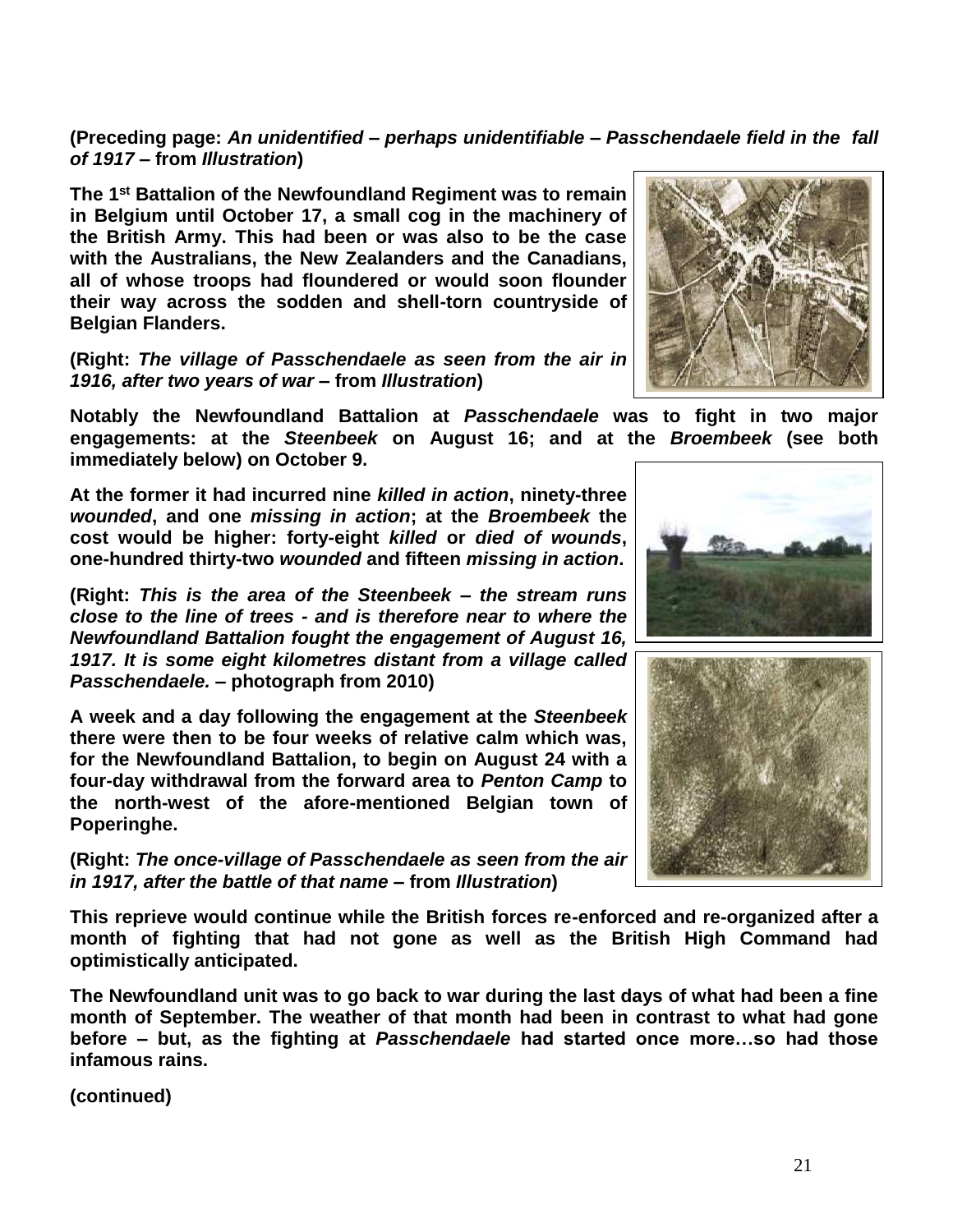**Once back in their trenches the personnel of the Newfoundland unit had prepared for the next concerted attack on German positions. It would come some two weeks later and it would come at the** *Broembeek***,** 

**(Right:** *An innocuous, placid stream shown here, in 1917 the Broembeek was a torrent which would flood the surrounding terrain, transforming it into a quagmire***. – photograph from 2009)**

**Two days following the affair at the** *Broembeek***, having been relieved, the Newfoundlanders had then marched to the railway station at Elverdinghe to be transported to** *Swindon Camp* **near Proven. Having remained there for five days to be both reenforced and bombed, on the morning of October 17 the unit was once more to board a train.** 

**By ten-thirty that same evening, the Newfoundland Battalion had arrived just to the west of the city of Arras and would now march the final few kilometres to its billets in the community of Berles-au-Bois.**

**The Newfoundlanders were still there, at Berles-au-Bois, four weeks and three days later when, on November 17, the 1st Battalion of the Newfoundland Regiment was to be ordered yet again onto a train, on this occasion to travel in a south-easterly direction to the town of Peronne. From there it had begun to move further eastward, by this time on foot, towards the theatre of the battle now imminent.** 

**On November 19, while on the move, the Battalion would be issued as it went with…***war stores, rations and equipment***. For much of the night it had marched to the assembly areas from where, at twenty minutes past six on that morning of November 20 –** *Zero Hour* **– the unit, not being in the first wave of the attack, had moved up into its forming-up area.** 

**From those forward position, some hours later, at ten minutes past ten that morning, and with bugles blowing, the 1st Battalion had advanced to the fray.**

**(Right:** *The Canal St-Quentin at Masnières, the crossing of which and the establishment of a bridgehead being the first objectives for the Newfoundlanders on November 20, the first day of the Battle of Cambrai* **– photograph from 2009)**



**This new offensive – apparently initially conceived to be no more than a large-scale raid the so-called** *Battle of Cambrai***, was to officially last for just two weeks and a day, from November 20 until December 4, the Newfoundlanders to be directly involved at all times during that period.** 

**The battle was to begin well for the British who had used tanks on a large scale for the first time, but opportunities were again be squandered. There had been no troops available to exploit what was, admittedly, a hoped-for yet unexpected success, and by the close of the battle, the Germans had counter-attacked and the British had relinquished as much – more in places - territory as they had originally gained.** 

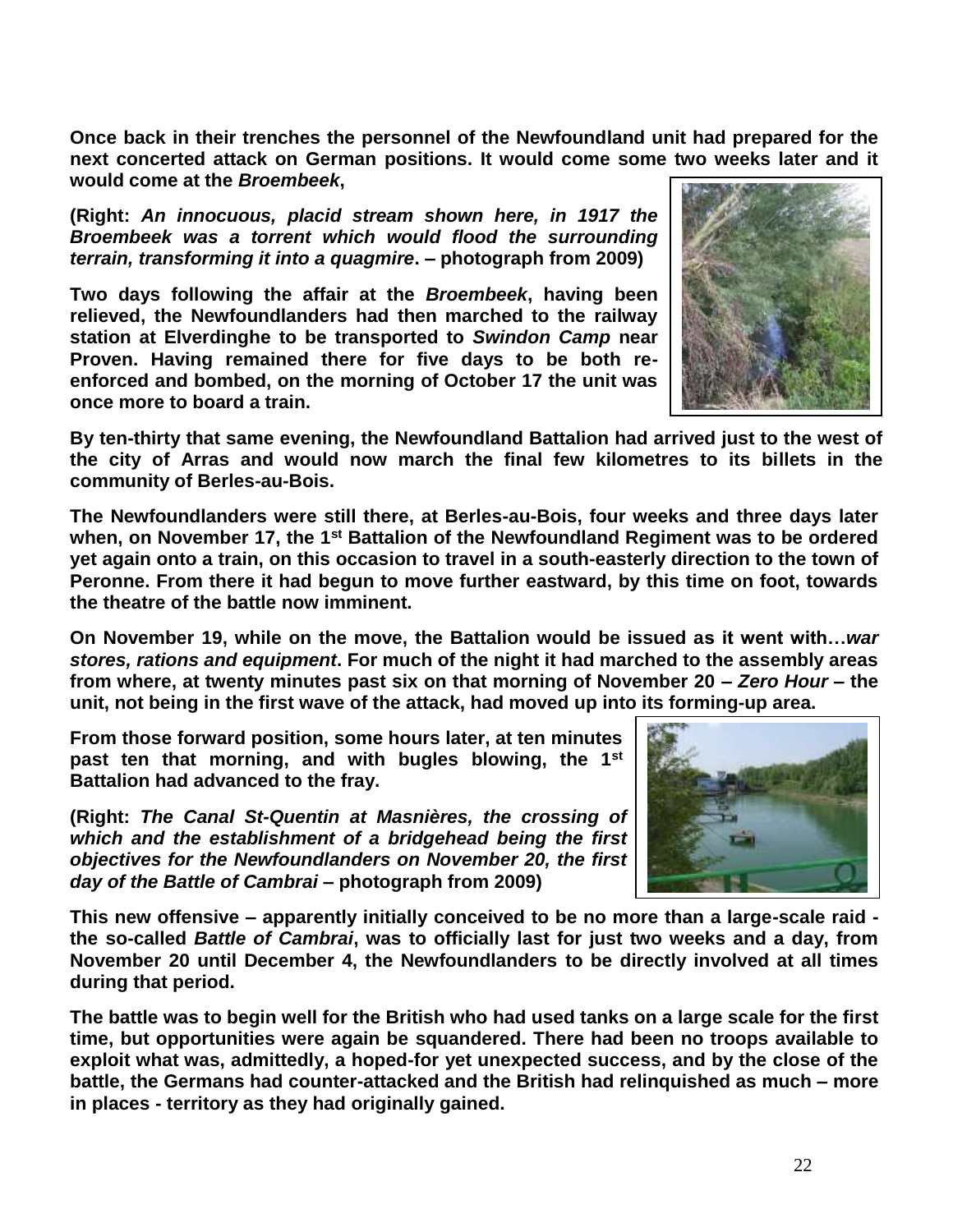**The Newfoundland Battalion thus once again had been dealt with severely, in the vicinity of the communities of Marcoing and Masnières where a Caribou stands today and in the area of the Canal St-Quentin which flows through both places: of the total of five-hundred fifty-three officers and men who had advanced into battle, two-hundred forty-eight had become casualties by the end of only the second day\*.**

**(Right:** *The Caribou at Masnières stands on the high ground to the north of the community. The seizure of this terrain was the final objective of the 1 st Battalion on November 20; however, whether its capture was ever achieved is at best controversial***. – photograph from 2012)**

**\****At five-hundred fifty-three all ranks – not counting the aforementioned ten per cent reserve - the 1st Battalion of the Newfoundland Regiment even at the outset of the operation was operating at just over fifty per cent of establishment strength: not that it would have been any consolation had it been known, but a goodly number of battalions in all the British and Dominion forces – with perhaps the exception of the Canadians - were encountering the same problem.*

**(Right:** *A number of graves of soldiers from the 1st Battalion of the Newfoundland Regiment in Marcoing Military Cemetery. Here, as is almost always the case elsewhere, the Commonwealth War Graves Commission, has identified them as being Canadian***. – photograph from 2010)**





**After the exertions of** *Cambrai***, the Newfoundlanders had been withdrawn from the line, the last casualties incurred on December 4. The 1st Battalion of the Newfoundland Regiment by then numbered the strength of only a single company - whereas a full battalion comprises four.** 

**The withdrawal from the theatre of battle had begun at half past five on the morning of December 5 with an eleven-kilometre march. On the evening of the same day the Newfoundland unit had taken a train which was to become the victim of an enemy artillery bombardment with the engine hit and forced off the track. Thus it was not until the morning of the morrow that the 1st Battalion had reached its destination, Humbercourt.**

**The 1st Battalion had then remained in the vicinity of Humbercourt, to the west of Arras, until December 18 when it was to march to Fressin, some fifty kilometres to the north-west. There the unit would spend both Christmas and New Year.** 

**The weather was now to oblige during those later days at Fressin where the Newfoundland Battalion was to be posted for sixteen days; the** *gods* **would allow the Newfoundlanders a reminder of home: snow – perhaps a bit too much at times apparently.**

**At the beginning of January of 1918, after that snowy Christmas period spent to the southwest of Arras and withdrawn from the front, the Newfoundlanders of the 1st Battalion had returned to Belgium, to the** *Ypres Salient***, for a third time. There, like the other British and**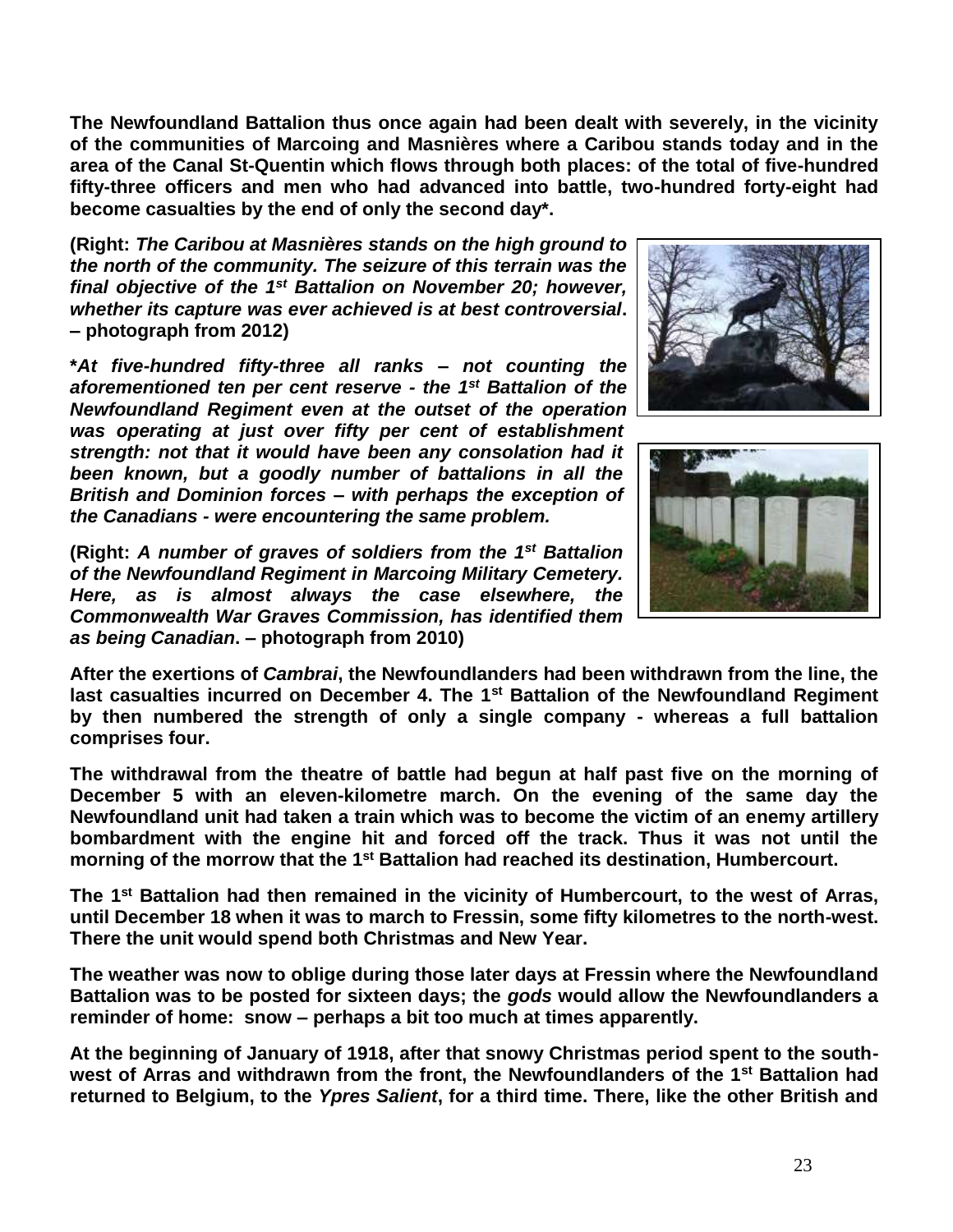**Empire troops in the area, they were to spend much of their time building and strengthening defences.**

**(Right below:** *By 1918 Ypres was looking like this; some of these broken buildings had been a school which had served as a shelter for troops in the earlier days of the conflict***. – from a vintage post-card)**

**The 1st Battalion's posting during that winter and early spring was to be divided into the usual duties: the front-line trenches, behind them the support positions and, yet further to the rear again the various reserve sectors.** 

**The troops would move in a rotating pattern which would see them spend approximately a week in each posting – although the arrangement was very flexible – and at times there had been further and longer withdrawals to the rear for training, re-organization and what was often to be called** *rest***: it hardly ever was.** 



**The eight-day respite at** *Brake Camp***, Vlamertinghe from February 4 to 11 (***inclusive***) was to be an example of the last-mentioned: work-parties, inspections by…***the Brass…***, the awarding of decorations and the announcement that the Newfoundland Regiment was now to be, as of January 25 of that 1918, the** *Royal Newfoundland Regiment***, had been some of the highlights of that particular period.**

## *\*The title had been granted on January 25, 1918, in a War Office Letter (Number 058/4282 (AG 10)) – Document Collection 145.2R21 (D6)***.**

**On the above-mentioned February 11 the Newfoundland unit had moved westward across the Franco-Belgian border to the area of Steenvoorde where it was to be billeted for the following eight days. There, and elsewhere, there was yet work to do: on the 19th day of that February the Newfoundland Battalion had marched back into Belgium and into the town of Poperinghe (today** *Poperinge***) where it was to be billeted for a further eight days to be employed in the construction and amelioration of nearby defences.**

**During the interim of the late autumn of 1917 and the early part of the winter that had followed, the Germans had been preparing for a final effort to win the** *Great War***: the Allies were exhausted and lacking man-power after their exertions of 1917 - the British had fought three campaigns and some units of the French Army had mutinied - and the Germans had available the extra divisions that their victory over the Russians on the** *Eastern Front* **now allowed them.**



**It had been expected that they would launch a spring offensive - which they would – in fact they were to unleash a number of them\*.**

*\*There were to be several assaults by the Germans on French forces during that spring. They all met with varying degrees of success at the outset, but eventually they would be thwarted by Petain's divisions, aided at times by the newly-arriving Americans.*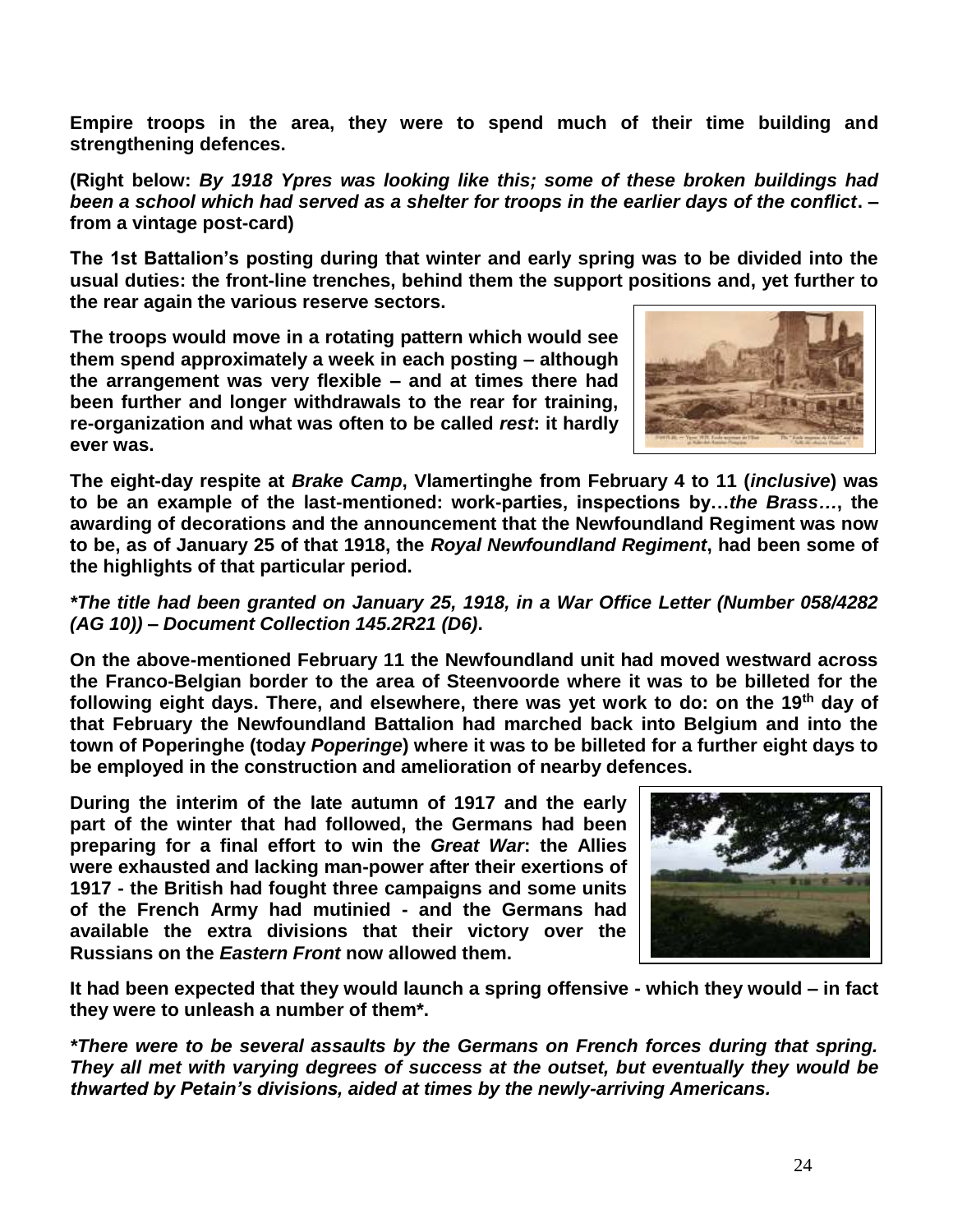**(Preceding page:** *Some of the countryside in-between Zonnebeke and Passchendaele (today Passendale) in the vicinity of where the Newfoundlanders had built a tram-line in January and had been stationed for a week and then five days in March and likewise for five days in early April* **– photograph from 2011)**

**In the area of Zonnebeke, the sector where the Newfoundland unit was now to serve in March and April when at** *the Front***, the personnel of the Battalion had continued to dig and build and wait. While the Germans had gone to the offensive elsewhere on earlier dates, the blow would not fall in the northern area until April.**

**As suggested in the above paragraphs, the Germans, by this time re-enforced, had done as was expected of them: Ludendorff's armies had launched a powerful thrust against the British on March 21, the first day of that spring of 1918, although not in the North where the Newfoundlanders were stationed; they had struck at first in the area of - and just south of -** *the Somme***, there to overrun the battlefields of 1916 and well beyond. For a while their advance had seemed unstoppable.**

## **(Right below:** *British troops accompanied by refugees in Flanders in April, 1918* **– from**  *Illustration***)**

**For a number of reasons, after two weeks the offensive had begun to falter and would eventually halt; but then, just days afterwards, a second offensive,** *Georgette***, was to be launched in the northern sector of the front, in Belgian Flanders, where the Newfoundlanders had been posted: the date April 9. Within only two days the situation of the British had become desperate.**

**On the day after the first heavy bombardments of April 9, and as the Germans had approached the towns of Armentières and Nieppe, troops were to be deployed to meet them. On that April 10 the Newfoundlanders, having been due to come out of the line and to move back to the area of** *the Somme***, were instead to board buses at three o'clock in the afternoon, thereupon to be directed southward, towards the border town of Nieppe.** 

**They were to be in action, attempting to stem this latest offensive, just three hours later.**

**(Right above:** *The area of La Crêche - the buildings in the background - where the Newfoundlanders de-bussed on April 10 to meet the Germans in the area of Steenwerck and its railway station* **– photograph from 2010.)**

**The British had been pushed back to the frontier area of France and Belgium. On the 12th of April the Newfoundland Battalion, fighting in companies rather than as a single entity, had had to make a series of desperate stands.**





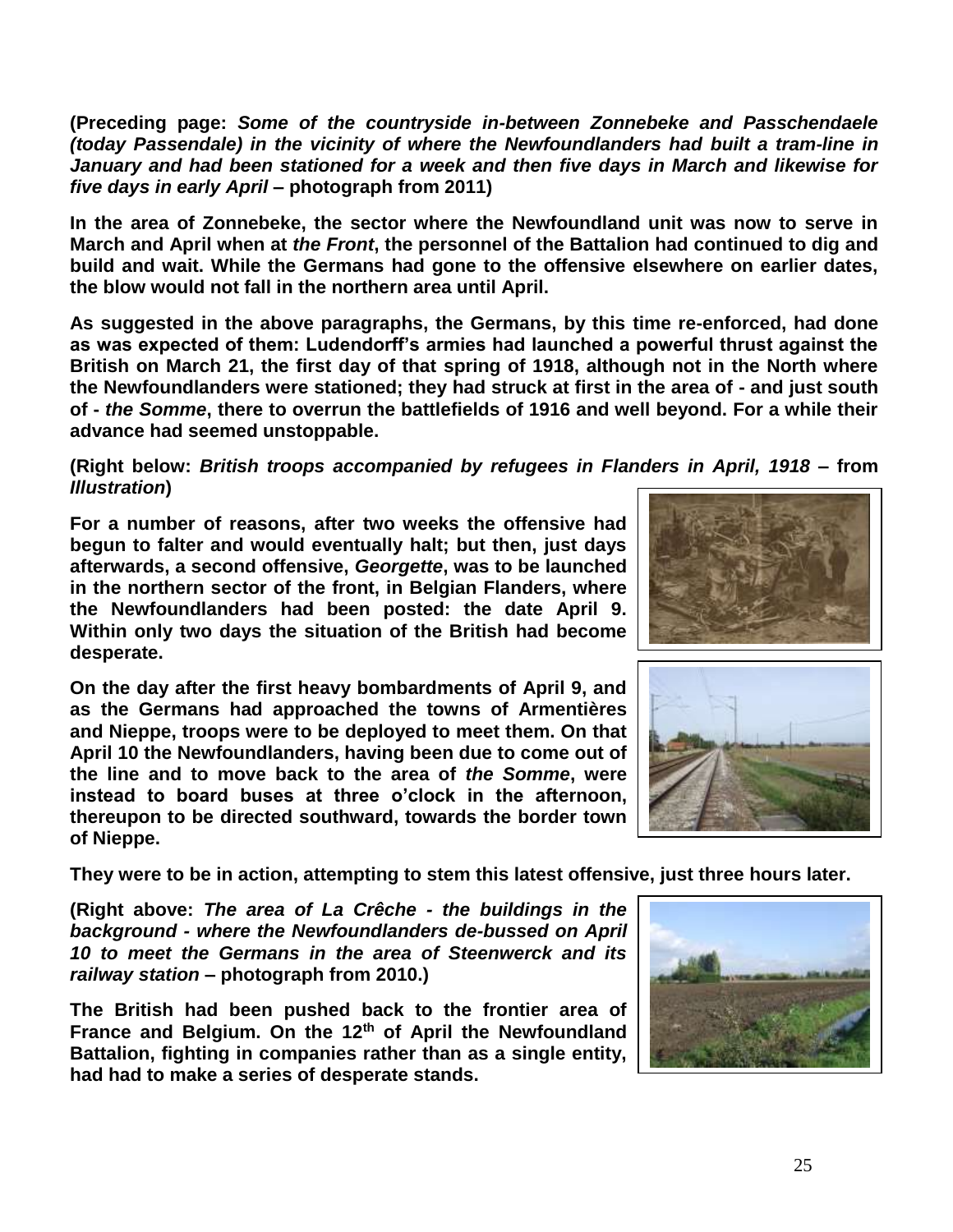(Preceding page: Ground just to the east of Bailleul where the 1<sup>st</sup> Battalion was to be in *action during the period April 12 to 21* **– photograph from 2013)**

**On April 12-13 – the dates in the 1st Battalion's War Diary are not clear - during the defensive stand near the De Seule crossroads on the Franco-Belgian border, one platoon of 'C' Company had been obliterated while trying to check the German advance.** 

**Then, as the 1st Battalion War Diary cites…***the remainder of 'C' Coy. under Capt. Paterson, M.C. and Hqrs. took up a position along a light railway line and prepared to fight to a finish. …there can be no doubt that it was Hqrs., 'A' & 'C' Coys. that by their resistance saved what would have been at least a very serious position for the whole 34th Division\*.*

**'B' and 'D' Companies – in a failed counter-attack on that evening – would be equally heavily involved.**

**The period from April 10 to 21 was to be a difficult eleven days for all of the 1st Battalion's personnel. Nevertheless, somehow, the German breakthrough never had materialised and the front had finally been stabilised.**

*\*The 88th Brigade – and therefore the Newfoundland Battalion – was to be seconded to the 34th Division from the 29th Division during this critical period.*

**(Right:** *The De Seule crossroads, lying astride the Franco-Belgian frontier, also the scene of fierce fighting involving the 1 st Battalion on April 12 -13, 1918. Today there stand several houses and a convenience store***. – photograph from 2009)**

**By April 18 the Newfoundland Battalion had taken over a sector of the new** *Front Line* **to be relieved by French troops three days afterwards, on the 21st. It had then retired in preparation for a more permanent departure from the field (see further below).** 



**By this time, the German advance having been held and the danger passed, on April 24 the 1 st Battalion of the** *Royal* **Newfoundland Regiment was to bid farewell to its comrades-inarms of the 88th Brigade and 29th Division. On the morrow, April 25, there had been a full recessional parade complete with speeches from Brigadier-General Freyberg, Commanding Officer of the 88th Brigade.**

**The unit was to later be deployed to another unit, a Scottish infantry division, but for the summer of 1918 it had been ordered moved a world away from Flanders where, as seen in the preceding pages, it had just fought during the crisis of the German spring offensive. The Newfoundlanders were to now be stationed on the west coast of France.**

**On April 29, the unit personnel – the Newfoundland Battalion by now having been reduced to a total strength of just thirty officers and four-hundred sixty-four** *other ranks* **– had boarded a train in Belgium for the French coastal town of Étaples, where they had arrived by eleven o'clock in the late evening.**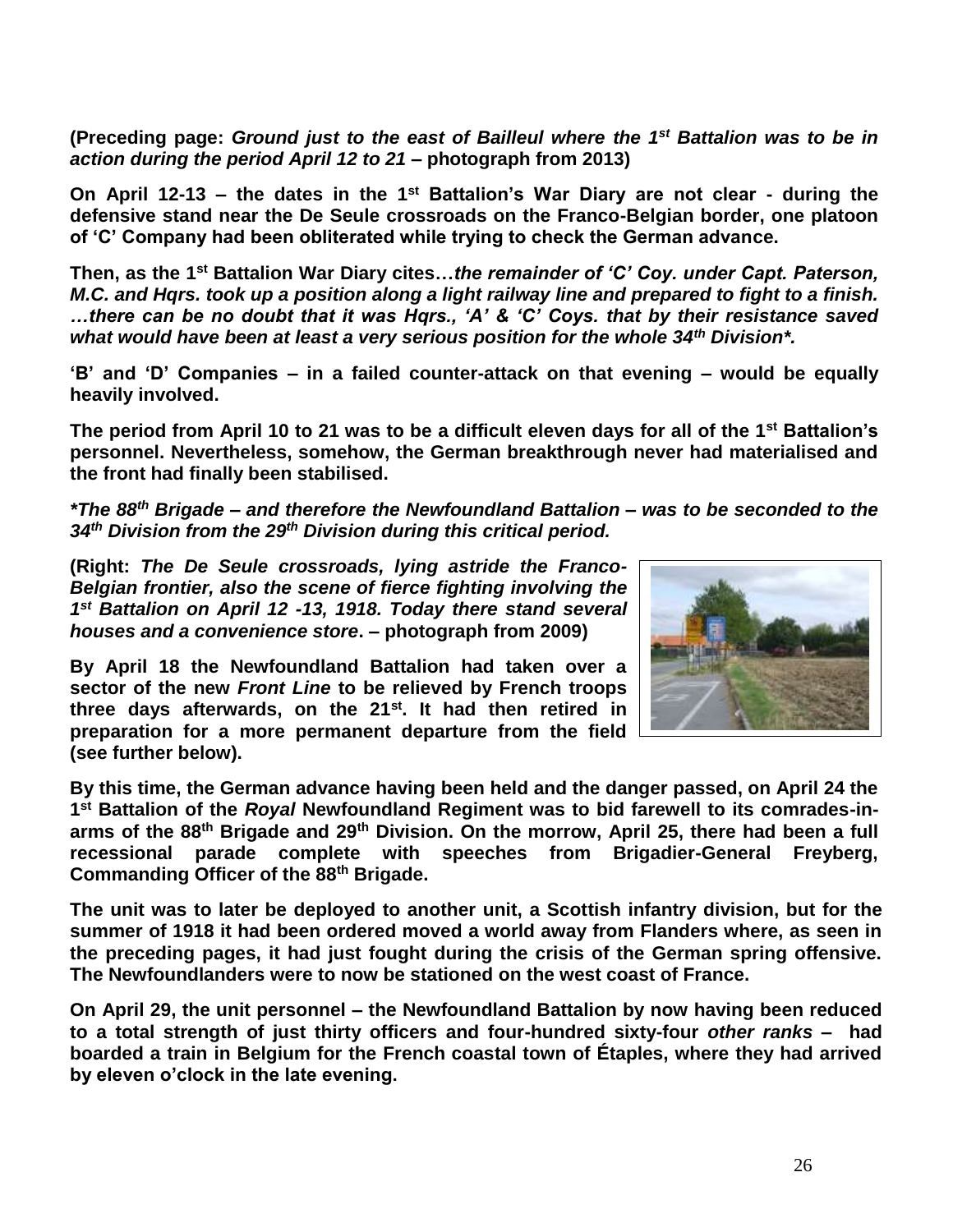27

**Their day, however, had not yet been at an end: there had still been a two-hour march ahead of them before the Newfoundlanders would reach their new quarters. On the following day, April 30, they had been on the march again, a further eight kilometres to the community of St-Josse where they would remain for the next ten days.** 

**St-Josse is at a distance of some five or six kilometres from the coast and about ten kilometres from the well-known sea-side resort of Le Touquet with its fine beach, Paris-Plage. During the next week, and at times afterwards during its next posting, the Battalion would avail of this luxury – on that part of the beach not reserved for officers.**

**The Newfoundland Battalion had remained posted at St-Josse until May 10 when it had then marched a further six kilometres inland to the southeast to the community of Écuires. There it was to relieve the troops responsible for the safety and security of the nearby British General Headquarters at Montreuil-sur-Mer and of Douglas Haig, the Commanderin-Chief of the British Expeditionary Force in Europe.**

**(Right:** *Haig, Commander-in-Chief of the British Expeditionary Force at the time of the Battalion's posting to GHQ* **– from** *Illustration***)**

**The protective role of the Newfoundland unit was now to continue until the end of June but the cosmetic honour of this duty was to mask the reality that the 1st Battalion of the** *Roya***l Newfoundland Regiment had no longer been capable of serving in the field.**

**\****Although few at home cared to admit it publicly, the problem was that 1st Battalion had run out of reserves and was unable to continue as a fighting entity. It was to be September before even a battalion of reduced strength could return to active service. At home, mandatory military service was initiated – conscription by another name – but with limited results.* 

*And while it is true that a number of re-enforcement drafts were to arrive at Écuires during this period, for the most part their numbers had been in single digits or only just higher.*

**(Right:** *The sparsely-populated community of Équihen at or about the time of the Great War* **– from a vintage post-card)**

**The posting to Écuires completed, for most of July and all of August the Newfoundlanders had been encamped in much the same area, close to the coastal village of Équihen\* – itself not far removed from the large Channel port of Boulogne – and far to the rear of the fighting, of which there had been plenty elsewhere.** 

**On July 1, 2 and 3, the eleven officers and three-hundred twenty-three** *other ranks* **– well below establishment strength - of the Newfoundland Battalion had marched into Equihen Camp from Écuires. There the unit had been visited on July 3 by the Right Honourable D.W.F. Lloyd, the new Prime Minister of Newfoundland and it was there that the unit was to pass the next two months.**

**The Newfoundlanders would officially return to the fray on Friday, September 13, as one of the three battalions of the 28th Brigade of the 9th Scottish (***Infantry***) Division. The 1st**



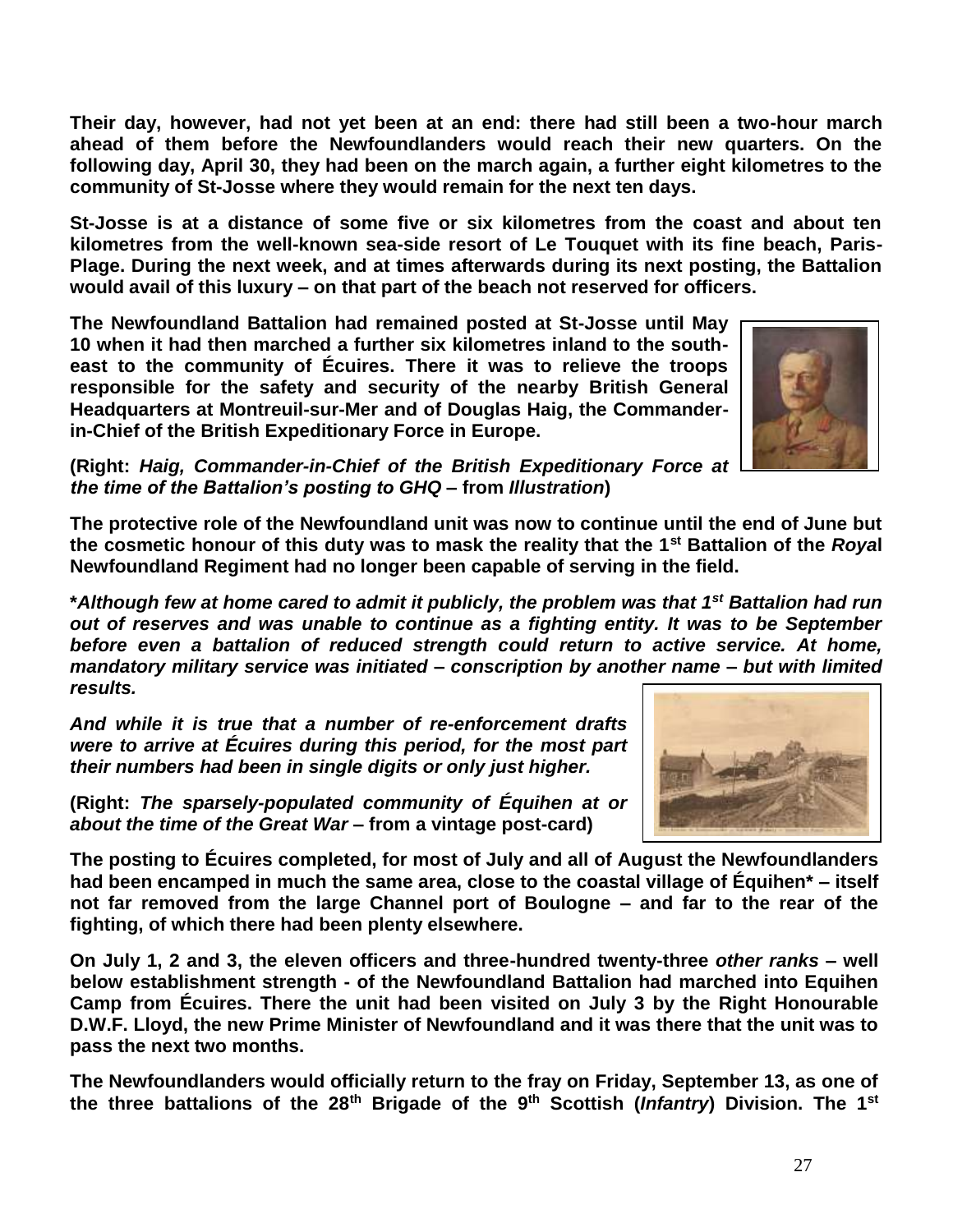**Battalion was once more to serve on the Belgian front where, some six weeks later, having advanced out of the** *Ypres Salient***, it was to finish its war on October 26 at a place called Inghoyghem (today** *Ingooigem***).** 

**But that event had still been in the unforeseeable future.**

**On September 28, the Belgian Army and the 2nd British Army had broken out of their positions and overrun the enemy lines. It was to be the start, for them, of the** *Hundred Days Offensive\****. On the following day, the Newfoundlanders had been fighting at the** *Keiberg Ridge***. After almost four years of stalemate, the** *Great War* **on the** *Western Front* **was once again to be a conflict of movement.**

**(Right above:** *British troops and German prisoners in Flanders during the Hundred Days Offensive* **– from** *Illustration***)**

**\****This offensive would prove to be the final campaign of the Western Front and would terminate with the Armistice of November 11. It had begun further to the south on July 18 on the French front on the River Marne, followed on August 8 by an onslaught by British and Empire troops near Amiens in what would also become known as 3 rd Somme***.**





**It had been just before mid-night of October 1 that the Newfoundland Battalion was to take up positions in the area of the railway station at Ledeghem and to relieve the Royal Scots. On October 2…***Orders had been received to prepare to continue the advance but final orders were never received***. The Newfoundland unit would not attack nor was the enemy to counter-attack on that day and both sides had remained where they were.**

**(Right above:** *The re-constructed village of Ledeghem, as it appeared almost a century afterwards –* **photograph from 2010)**

**Thus by October 3 the advance on the Newfoundlanders' front had begun to stall, albeit temporarily. At that place called Ledeghem the Germans had given notice that they were far from being a spent force. For five days as of October 1 attempts had been made to take the village; on October 6, when the 1st Battalion had been withdrawn to rest, the village would still be in enemy hands.** 

**The advance in that sector was not to continue until October 14. It was to have necessitated two weeks to clear Ledeghem of the enemy and the overall effort would have cost the Newfoundland unit a further three-hundred casualties.**

**But despite the losses incurred, only a day later, on October 15, the 9th Scottish Division – the Newfoundland Battalion's parent unit – Had been beginning to pass to the northwards of the historic city of Courtrai to close in on the bank of the Lys. On the night of October 19-20, 1st Battalion had crossed the Lys Canal under fire just to the east of Courtrai – today**  *Kortrijk* **- on barrel bridges and later that same morning was to be advancing towards the village of Vichte.**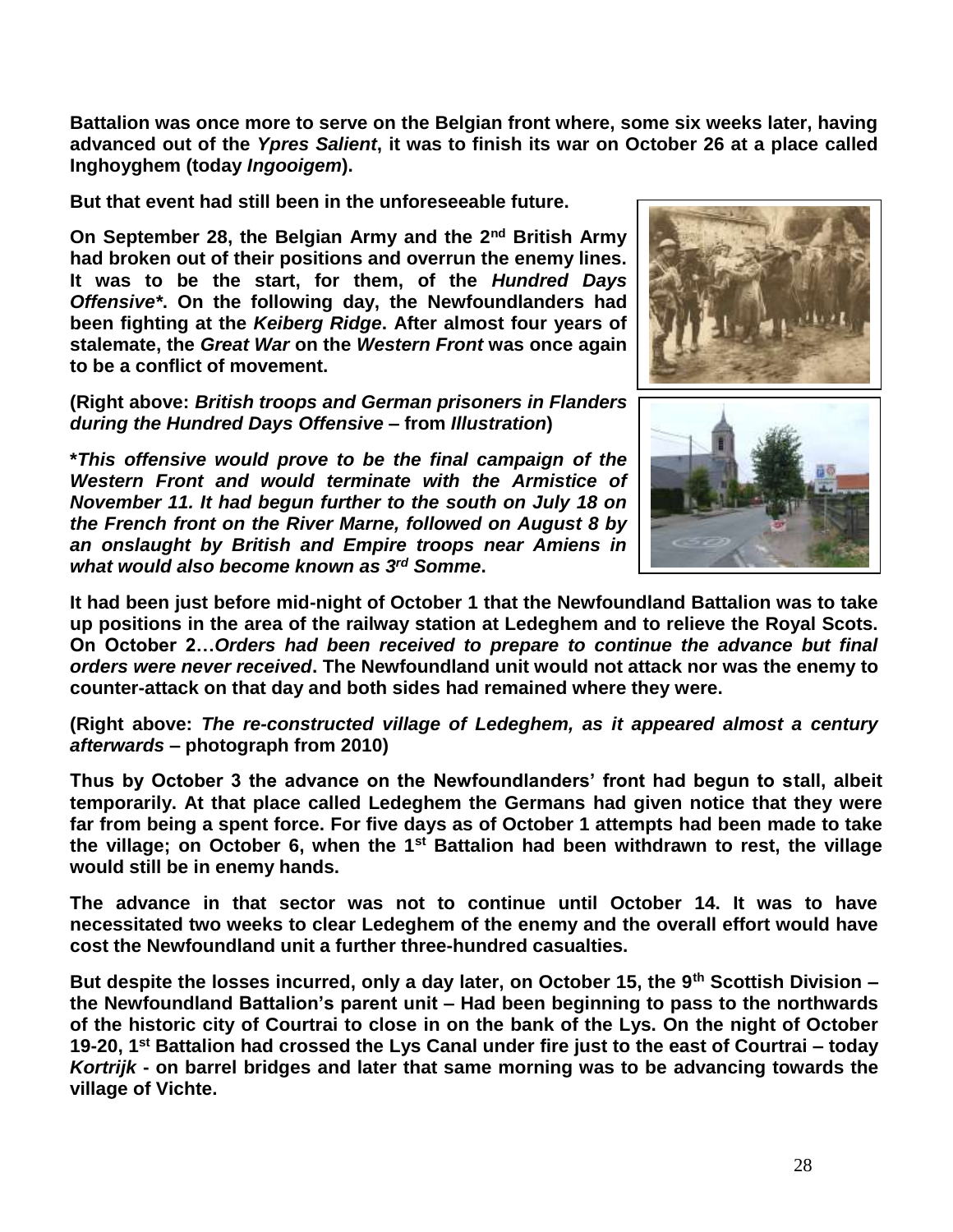**(Right:** *The Lys – both canal and river – at a point not far removed from the crossing-place – right to left - of October 19- 20, 1918 - The Harlebeke Caribou stands about at a distance of about one hundred metres behind the camera***. – photograph from 2010)**

**(Right below:** *The area of the railway line and embankment – seen at the far end of the field – where the Newfoundland Battalion was to encounter heavy opposition during its attacks on the village of Vichte* **– photograph from 2010)**

**(Right below:** *The Caribou at Harlebeke commemorates the crossing of the Lys Canal on the night of October 19-20 of 1918 and the sacrifices of the last campaign of the Great War***. – photograph from 2012)**

**After having been involved in the taking of the village of Vichte, the 1st Battalion of the Royal Newfoundland Regiment had advanced on October 25 towards the community of Inghoyghem before being ordered to pause. The date had been October 26 and, having been a part of the advance for the twelve preceding days, the Newfoundland unit had now been relieved and thus had withdrawn on that evening.**

**As the Newfoundlanders had turned their back to the fighting and withdrawn towards the area of Harlebeke where today stands the Caribou seen above, it is unlikely that many of them were to realize that for their 1 st Battalion the** *Great War* **had just come to an end.**

**(Right:** *The valley of the Scheldt as seen from Ingoyghem, the Newfoundlanders' furthest point of advance on October 26, 1918* **– photograph from 2010)**

**It had still been serving in the same area when, on the morning of November 11 of that 1918, orders had been received from above for…***hostilities to cease***.**

**(Right:** *There were celebrations in the victorious countries: seen here, the people rejoice at the news in the streets of the French capital city***. – from** *Le Miroir***)**

**Eleven days following the Armistice and just prior to the time of Private Dyer's arrival on the Continent, the 1 st Battalion of the Royal Newfoundland Regiment had been in the liberated city of** *Bruxelles* **on parade representing all Colonial and Dominion troops and to pass in front of the Belgian Royal Family.**









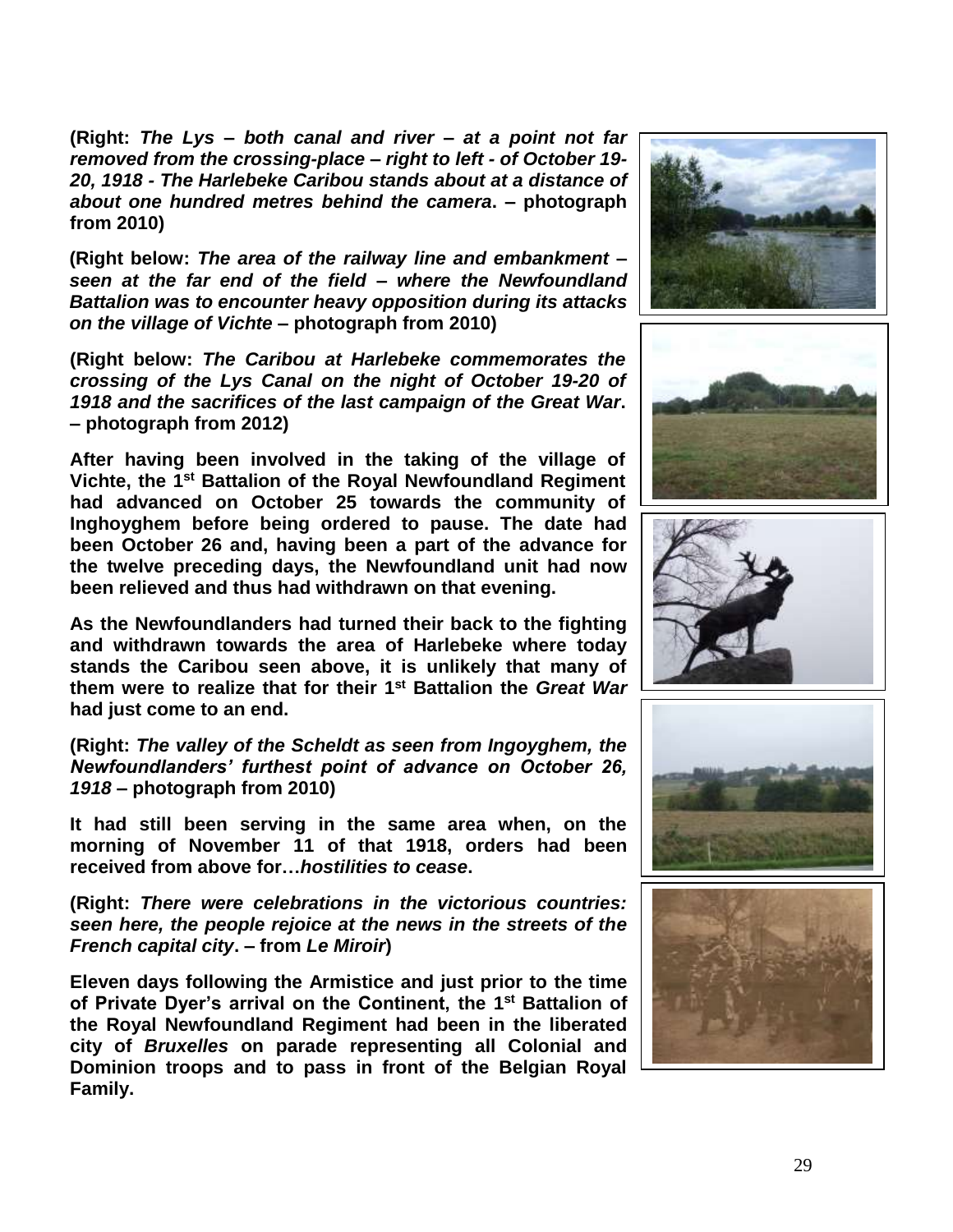**The 1st Battalion of the Royal Newfoundland Regiment on that November 22 was reportedly to be found marching to take the salute of the Belgian King directly following the massed regimental bands of the Scottish units.**



**(Right above:** *The caption has it that included in this contingent of British Army troops are… English, Scottish – seen here the above-mentioned massed bands – and, unseen, Newfoundlanders. This is the victory parade held in the city of Brussels on November 22, 1918***. – from** *Illustration***)**

**As recorded in an earlier paragraph, there appears to have been no information documented concerning Private Dyer for some two months after his arrival on the Continent. Having likely been stationed at the Base Depot at Rouen – although possibly at Etaples – it is not recorded among his papers whether he was to remain there or if he was to join the 1st Battalion, in which case he would soon, as seen below, be stationed in Germany.**

**\* \* \* \* \***

**On December 4, 1918, the Newfoundland Battalion was to traverse the frontier between Belgium and Germany. The Newfoundlanders were to be a unit of the** *Allied Army of Occupation* **in the defeated country. On December 8, they crossed the Rhine in the area of the city of Köln (***Cologne***), from where they continued their march to their destination, Hilden, a smaller community in-between the large industrial centres of Mulheim and Dusseldorf.**



**(Right above:** *The Rhine river flowing through the city of Köln (Cologne) - with the spires of its gothic cathedral showing - where the 1 st Battalion was stationed in late 1918 and early 1919* **– photograph from 2012)**

**Two months later, in February of 1919, the Newfoundland unit was withdrawn from Germany whereupon it was ordered back to the Base Depot at Rouen.**

**(Right:** *The River Seine flows through the centre of the French city of Rouen – and under the watchful eye of its historic gothic cathedral at or about the time of the Great War* **– from a vintage post-card)**

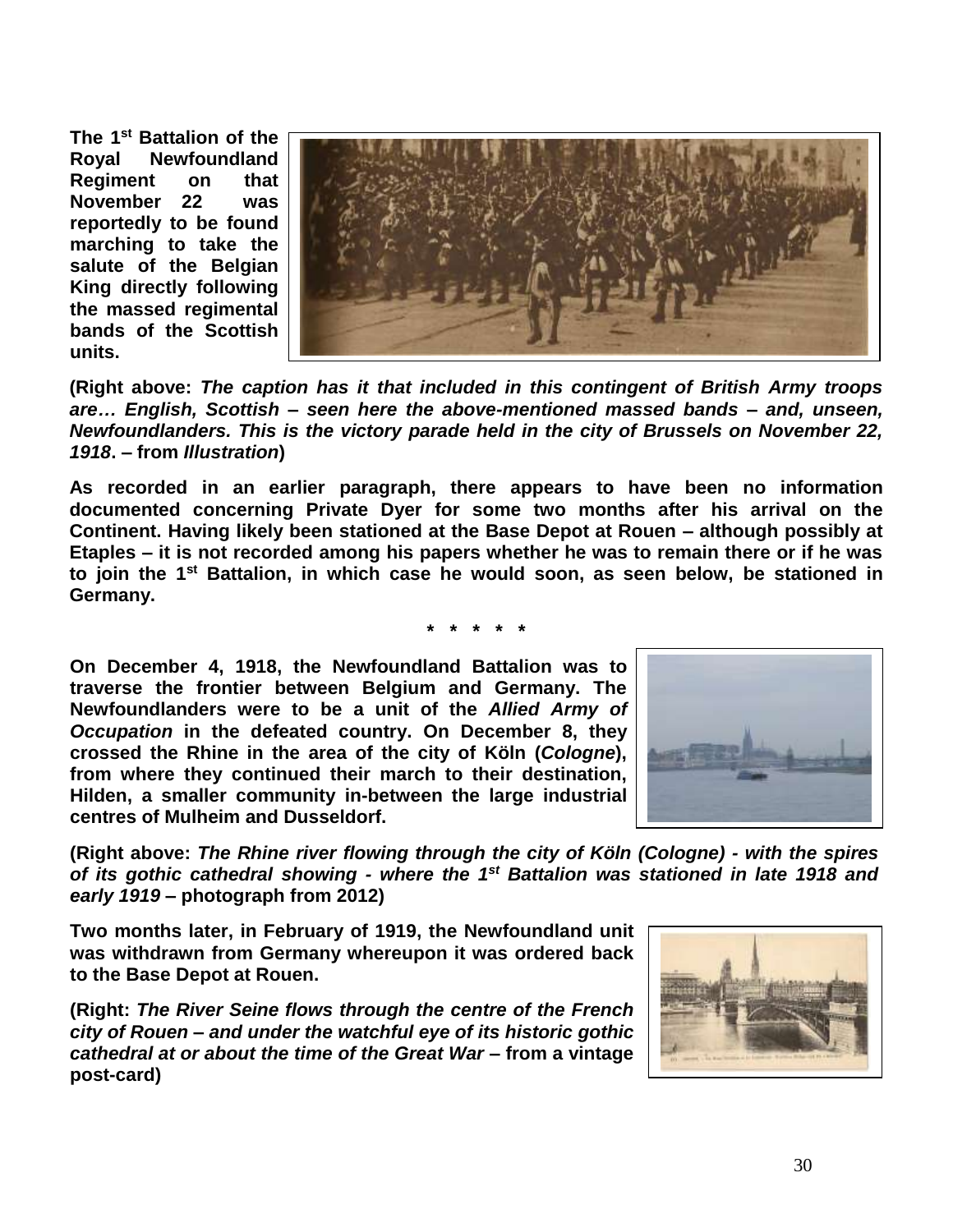**On or about the time of the Newfoundlanders' return to France, Private Dyer was admitted into the 6th General Hospital at Rouen suffering from influenza – the date February 13. On the 24th he was transferred to the nearby 25th Stationary Hospital, by that time diagnosed as having contracted paratyphoid. As early as March 3, Private Dyer was considered to be…***dangerously ill***.**

**The son of Walter (apparently also known as '***Al***') Dyer, deceased 1899 according to a Separation Form signed by his widow, and of Ellen Dyer (née** *Cahill\** **and also found as** *Call***) of Logy Bay in the District of St. John's East - his own place of residence recorded as 10, York Street, in St. John's, he was also brother to Catherine (***Katie***), Bridget-Mary (***Bride***), Nora, Mary-Ellen – to whom he had allotted a daily fifty cents from his pay - and to Walter-Joseph\*\*.** 



**\****The couple had married on September 19, 1886. Her second husband, Thomas Dowden (also found as Downton), had deserted her – according to the same Separation Form - in 1912. By the time of her son's death, Ellen Dyer was working as a cook – and possibly living with daughter Catherine - in the United States – address 317 Spruce Street, Chelsea, Massachusetts.*

**(Right above:** *The image of Private Dyer is from the Grand Banks Genealogy web-site***.)**

**\* \* \* \* \***

*\*\*Walter Joseph Dyer enlisted in St. John's on April 23 of 1918 and seven weeks later departed as Private Dyer, Number 4616, en route to the United Kingdom on overseas service.*

*From Hazley Down Camp, where at the time was stationed the 2nd (Reserve) Battalion of the Royal Newfoundland Regiment, he was dispatched to the Continent to serve with the 1st Battalion which he joined in Belgium on November 3, eight days before the Armistice came into force.* 

*The Newfoundland unit was no longer involved in any of the final fighting of the War, having withdrawn from the Front on October 26, but after peace came about, Private Dyer was likely involved in the victory parade of November 22 in Brussels (see further above) before then crossing into Germany on or about December 4 to be a soldier of the Army of Occupation in that country.*

*In February of 1919 he and the Newfoundland Battalion left Germany and returned to France to the Base Depot at Rouen from where, on April 22, he sailed back to England to report to Hazely Down Camp on the morrow, there to prepare for repatriation to Newfoundland a month later.*

*It was on board the SS Corsican that Private Walter Joseph Dyer sailed from Liverpool on May 22 to report to Regimental Headquarters in St. John's on June 1. He was demobilized four weeks later on June 23.*

**\* \* \* \* \***